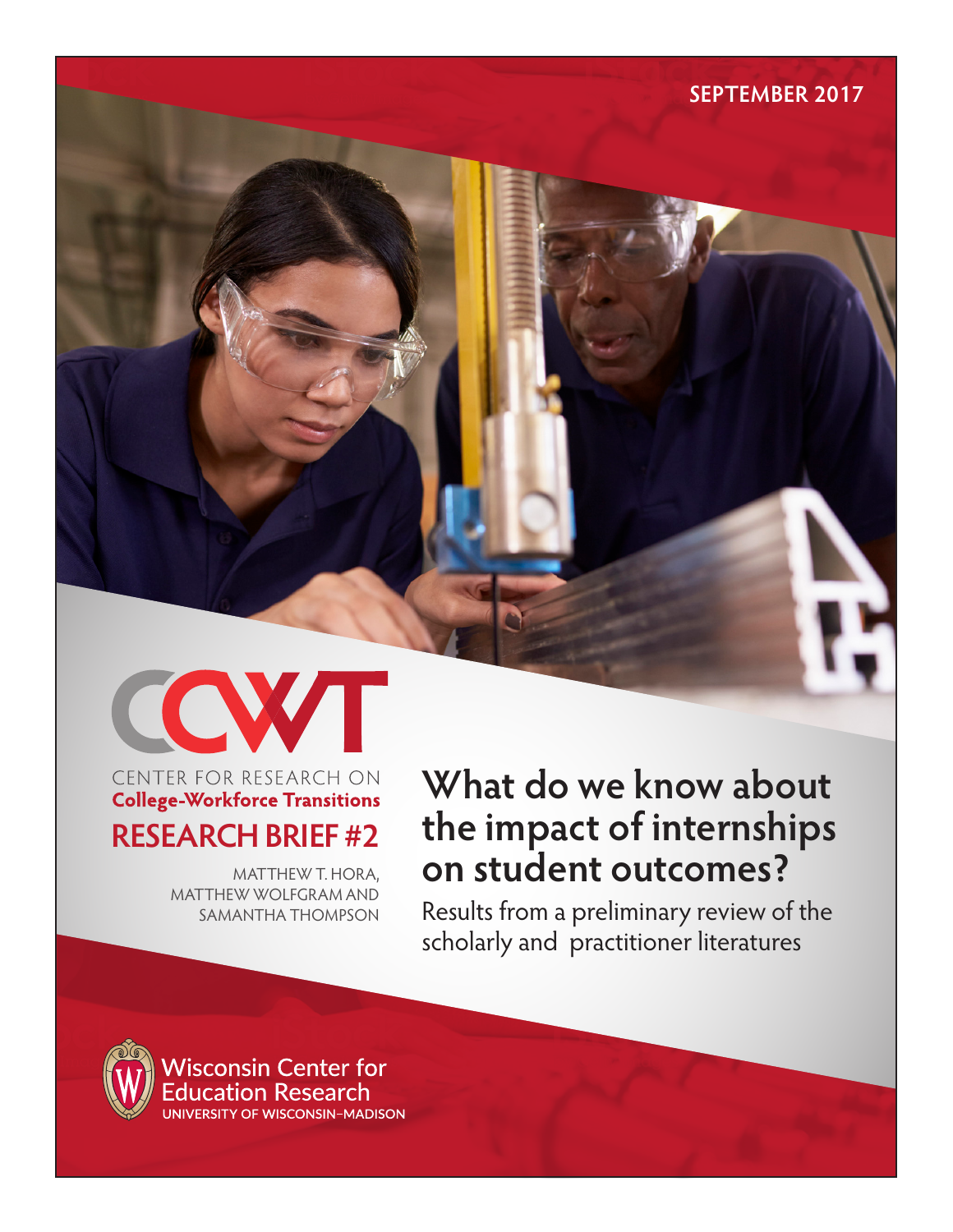# **KEY FINDINGS**

- 1. A considerable amount of empirical and practitioner research exists on internships, but the literature is limited by terminological imprecision, incomparability across countries and disciplines, and a lack of rigorous field studies on student outcomes.
- 2. A detailed and standardized definition for what constitutes an "internship" experience does not exist.
- 3. Evidence indicates that internships improve students' employability, academic outcomes, and career crystallization, but the evidence is mixed regarding the effects of internships on employability over the long-term and little research exists about the effects of internship experiences on wages.
- 4. Evidence also indicates the importance of internship characteristics such as job-site mentoring, autonomy, pay, and meaningful tasks on outcomes such as student satisfaction and job pursuit, yet few studies examine the relationship between these design characteristics and student outcomes.
- 5. The practitioner or "grey" literature highlights the importance of careful planning, institutional support systems, coordination between academic programs and jobsite mentors, a large "stable" of employers willing and able to host interns, and careful attention to legal and ethical issues.
- 6. States and institutions hoping to scale up internship programs should ensure adequate staff, funding, and willing participants are in place before creating internship programs at scale.
- 7. The field needs rigorous mixed methods longitudinal studies that examine the impacts of specific internship characteristics on a variety of student outcomes.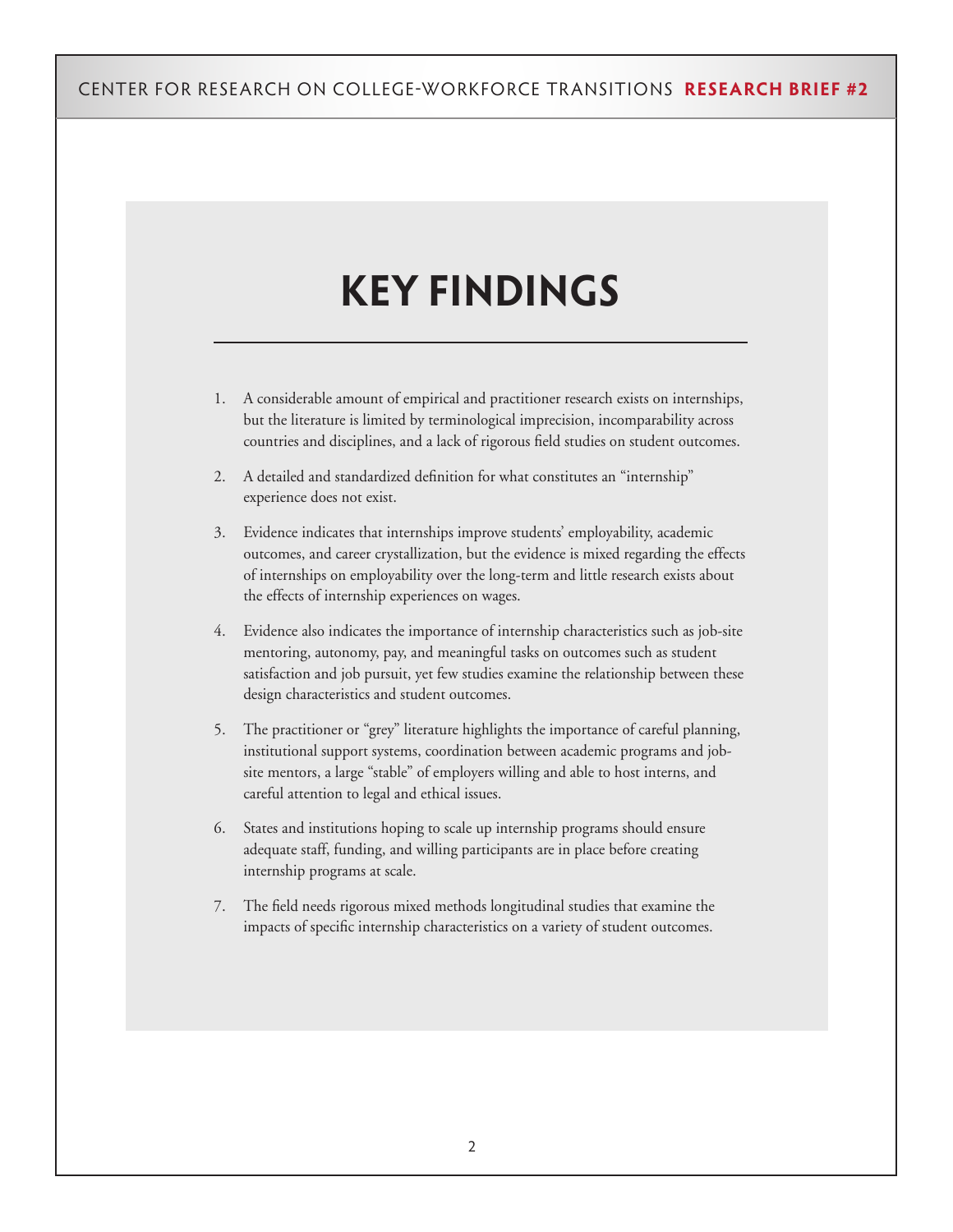### **Introduction**

Work-based learning, whether in the form of an internship or apprenticeship, is currently one of the most influential ideas in public higher education and workforce development policy. For example, President Trump recently proclaimed that, "Apprenticeships are going to be a big, big factor in our country,<sup>1</sup>" and Wisconsin's Governor Scott Walker included a provision in the recent state budget that all recipients of bachelor's degrees from the UW System be required to have an internship experience.<sup>2</sup>

The central idea behind this advocacy for work-based learning is that hands-on experiences in authentic, real-world contexts are an important complement to academic programs and classroom teaching – an idea expressed by educational researchers and learning scientists for decades.<sup>3</sup> Internships in particular are often touted as being a win-win-win situation: Students can get real-world job experience and establish professional networks, educators get their students opportunities to translate theory into practice, and employers get inexpensive and educated workers that may turn into new hires. Additionally, internships are increasingly seen as a central strategy in solving the so-called "skills gap," such that newly trained workers would fill open positions, boost local economies and essentially fix the many ailments facing local labor markets.

With these apparent benefits and mounting pressure for colleges and universities to adopt work-based learning programs, one could argue that U.S. higher education is poised to enter the "era of the internship." But several questions remain:

- 1. What do we really know about internships and their ultimate impacts on student outcomes such as wages, employment status, and career satisfaction?
- 2. What are the most important design characteristics of an internship that lead to positive student outcomes, and which could potentially lead to negative student and employer experiences?
- 3. Are initiatives at the state and institutional levels promoting and even mandating that college students have an internship experience being designed with attention to the evidentiary base?

These are critical questions, because many state governments and institutions of higher education across the U.S. are actively developing and/or expanding internship programs that will affect the lives of millions of college students, the companies they intern with, and the academic programs that are ultimately responsible for their education.

However, despite the fact that the notion of internships as a positive and beneficial experience is a "repeated dictum" among policymakers and many educators, the view in the literature is that the relationship between internships and early career experiences is "under-tested" to say the least.<sup>4</sup> In fact, as we discuss in this policy brief, while a rich body of practical knowledge exists regarding how to design and implement effective internships, the research literature on internships is severely limited by a lack of rigorous studies, terminological confusion and by being scattered across various disciplines and industries. Additionally, while the literature does include evidence regarding the value of internships for students, educators, and employers alike, researchers have also identified many challenges and problems with internship programs.

One of the central findings of our review of the literature on internships is that attention to design characteristics - such as the duration, type and quality of mentorship, pay, and coordination with academic advisors – is an essential yet frequently

<sup>1</sup> Fain, P. (June 14, 2017). New money and new players on apprenticeships. *Inside Higher Ed.*

<sup>2</sup> Walker, S. (2017). State Government of Wisconsin: Budget in brief. Madison, WI: Department of Administration.

<sup>3</sup> Dewey, J. (1997). Experience and education. Kappa Delta Pi; Resnick, L. B. (1987). *The 1987 presidential address learning in school and out. Educational Researcher, 16*(9), 13-54; Kolb, A. Y., & Kolb, D. A. (2005). Learning styles and learning spaces: Enhancing experiential learning in higher education. *Academy of Management Learning & Education, 4*(2), 193-212.

<sup>4</sup> Silva, P., Lopes, B., Costa, M., Melo, A. I., Dias, G. P., Brito, E., & Seabra, D. (2016). The million-dollar question: can internships boost employment?. *Studies in Higher Education,* 1-20, p.2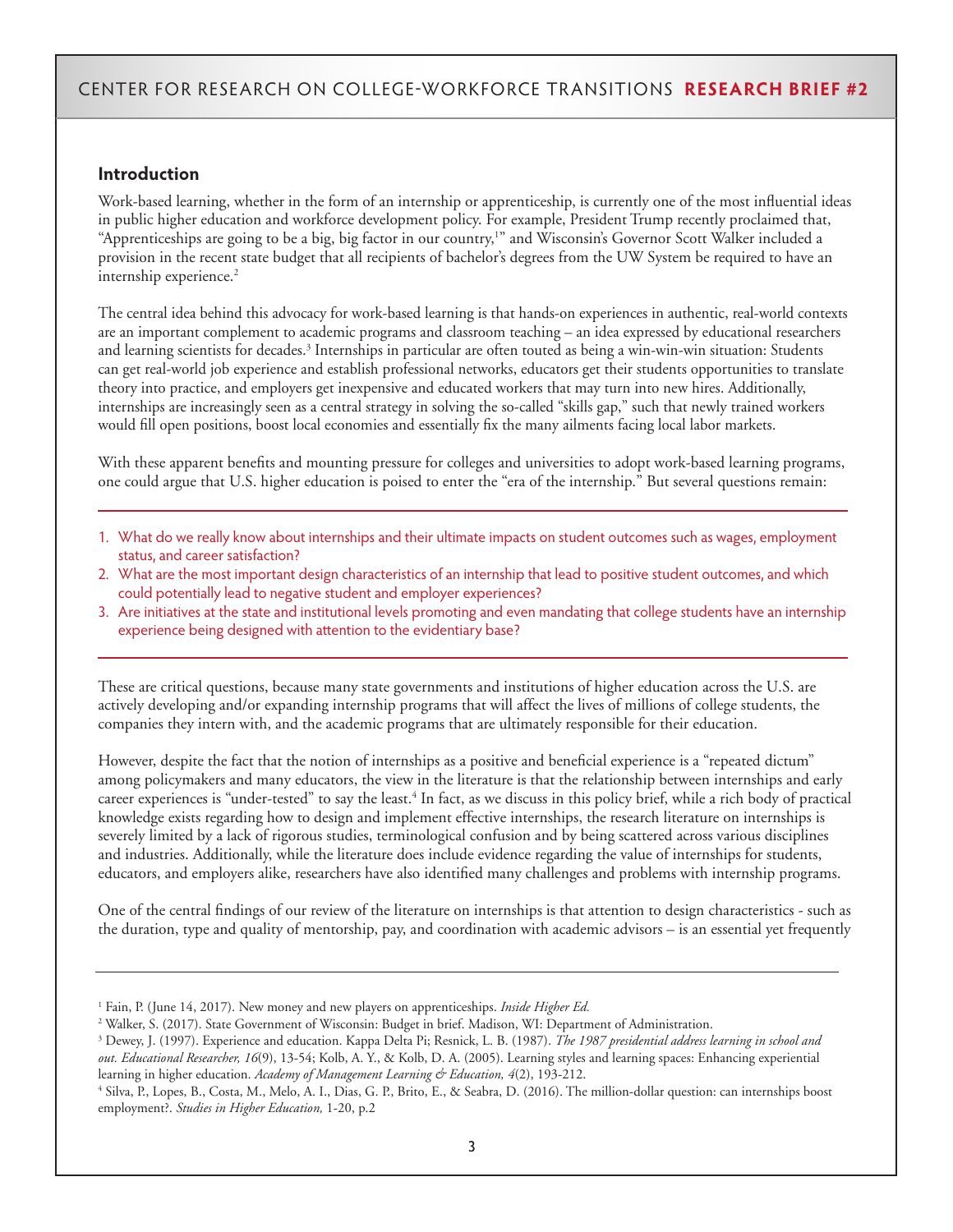overlooked component of internship programming. If not sufficiently considered, an internship can be detrimental to the interests of students and employers alike. After years of experience as a director for career services at a major university, Nancy O'Neill felt that while internships could provide many benefits to students, she nevertheless cautions that:

"… I also met many students who landed in my office precisely because their internships lacked direction and meaningful work. These students, frustrated and disappointed, began to view internships quite cynically as "resume fillers" and "door openers" that needed to be completed in order to land a job after graduation."5

In the interests of avoiding situations like this, we conducted a preliminary review<sup>6</sup> of the scholarly and practitioner literatures7 to inform policymakers, employers, higher education leaders and career services professionals' decisions about how to design and administer internship programs. In this policy brief, we report findings from our review that includes the following: (1) a discussion about what internships are to different researchers and practitioners, (2) evidence from the empirical literature on key characteristics of internships and their relationship to student outcomes, and (3) design tips for creating effective internship programs.

As we examined the literature, it quickly became apparent that no single definition exists and in practice, internships can take many different forms and vary according to a range of characteristics.

### **What is an internship?**

Before examining what the scholarly and practitioner literatures have to say about internships, it is worth considering and articulating precisely what is meant by the term. As we examined the literature, it quickly became apparent that no single definition exists and in practice, internships can take many different forms and vary according to a range of characteristics.

For example, consider the following definitions of internships. For Merriam-Webster, an internship is defined as "an advanced student or graduate usually in a professional field (such as medicine or teaching) gaining supervised

practical experience (as in a hospital or classroom)." This definition considers what are known as practicum (in nursing) or student teaching (in education) as internships, along with the view that the experience is supervised and limited to

#### **The Center on Research for College-Workforce Transitions**

The mission of the Center for Research on College to Workforce Transitions (CCWT) is to conduct and support research, critical policy analysis, and public dialogue on student experiences with the transition from college to the workforce in order to inform policies, programs, and practices that promote academic and career success for all learners. In particular, CCWT aims to document and analyze the perspectives and experiences of the various constituencies involved in the college-to-career transition process: which include employers, students and their communities, educators and career services professionals, and state governments. Consequently, our approach to this literature review was to critically consider the needs and perspectives of all constituencies involved in the college-to-career transition process.

6 This policy brief represents an early, preliminary review of the literature on internships based on keyword searches of academic databases and reviews of reference lists from widely-cited papers. A more systematic and scholarly literature review is currently underway that will involve a more intensive and lengthy review of the research base. Our aim in producing this preliminary review was to disseminate early conclusions and findings in order to inform current debates about internship programming.

7 The term "research literature" refers to peer-reviewed journal articles published in scholarly journals, while the terms "practitioner" or "grey" literatures refers to self-published how-to guides, policy analyses, and other non peer-reviewed publications. We view the grey literature as a valuable source of information on internships, particularly for those engaged in the practical aspects of designing and implementing programs.

<sup>5</sup> O'Neill, N. (2010). Internships as a high-impact practice: Some reflections on quality. *Peer Review 12* (4): 4–8.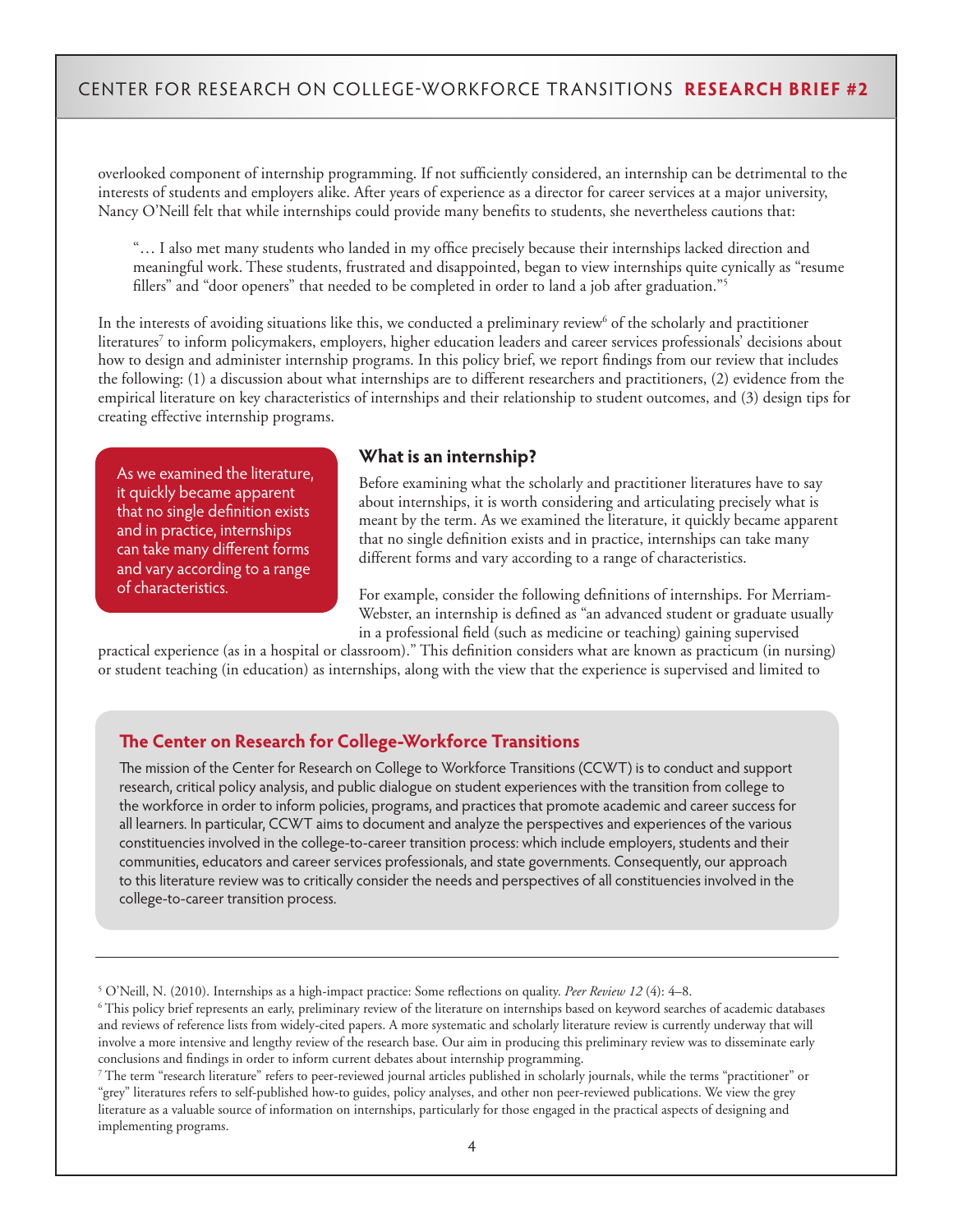advanced students. In contrast, the Oxford English dictionary considers internships to be, "The position of a student or trainee who works in an organization, sometimes without pay, in order to gain work experience or satisfy requirements for a qualification." This definition views the learner as a neophyte and considers them to be employees of an organization, while also raising the issue of pay (or lack thereof), and the goal of obtaining qualifications (which is often associated with apprenticeships).

The differences in these definitions are symptomatic of the terminological differences and lack of consistency in defining internships evident in the research and practitioner literatures. For instance, while some scholars clearly Clearly, a shared conception of what precisely constitutes an internship experience does not exist, and this poses considerable issues for researchers, policymakers, students, educators and employers alike.

specify what is meant by the term "internship" in their research, in most cases the term is never defined. Besides a lack of operational specificity, another issue is the fact that some consider internships to encompass a wide range of work-based learning (e.g., apprenticeships, practicum, work placements, etc.),<sup>8</sup> while others limit their conception of internships to short, work-based learning programs undertaken by undergraduate students.<sup>9</sup>

Another widely used approach, which underscores the issues with a lack of clear and standardized definitions regarding what precisely constitutes an internship, is the reliance on students to indicate whether or not they have participated in one – with no indication regarding what type of program (e.g., duration, nature of work, link to academic program, etc.) is being documented.<sup>10</sup>

Clearly, a shared conception of what precisely constitutes an internship experience does not exist, and this poses considerable issues for researchers, policymakers, students, educators and employers alike.11 In order to address this problem, the National Association of Colleges and Employers developed the following definition.

An internship is a form of experiential learning that integrates knowledge and theory learned in the classroom with practical application and skills development in a professional setting. Internships give students the opportunity to gain valuable applied experience and make connections in professional fields they are considering for career paths; and give employers the opportunity to guide and evaluate talent (National Association of Colleges and Employers, 2011).

While this definition adds clarity regarding the relationship between academics and job-site experience, it unfortunately fails to distinguish internships from other forms of work-based learning (e.g., coop programs) or to specify programmatic features that could be used to discern one type of internship from another. While making such distinctions may not appear to be important in practice, for empirical research such clarity is essential. Furthermore, as governments and postsecondary institutions move ahead with scaling up or even mandating internships, developing a consistent and robust definition will be of utmost importance so that students and employers have some guarantees that they are participating in a particular type of program.

<sup>8</sup> Silva, P., Lopes, B., Costa, M., Melo, A. I., Dias, G. P., Brito, E., & Seabra, D. (2018). The million-dollar question: can internships boost employment? *Studies in Higher Education, 43*(1), 2-21.

<sup>9</sup> McHugh, P. P. (2017). The impact of compensation, supervision and work design on internship efficacy: implications for educators, employers and prospective interns. *Journal of Education and Work, 30*(4), 367-382.

<sup>&</sup>lt;sup>10</sup> In the widely used "National Survey of Student Engagement," student respondents are asked to indicate whether they have, "Participated in an internship, co-op, field experience, student teaching, or clinical placement," which are considered "high-impact" practices. However, the differences among these programs and what precisely constitutes an internship is not articulated. See: http:// nsse.indiana.edu/html/high\_impact\_practices.cfm

<sup>&</sup>lt;sup>11</sup> Indeed, we advise readers to consider that in the literature we discuss in this brief, given the absence of operational definitions regarding internships, it is possible if not likely that the researchers and practitioners whose work we cite all had different conceptions of what exactly constituted an internship.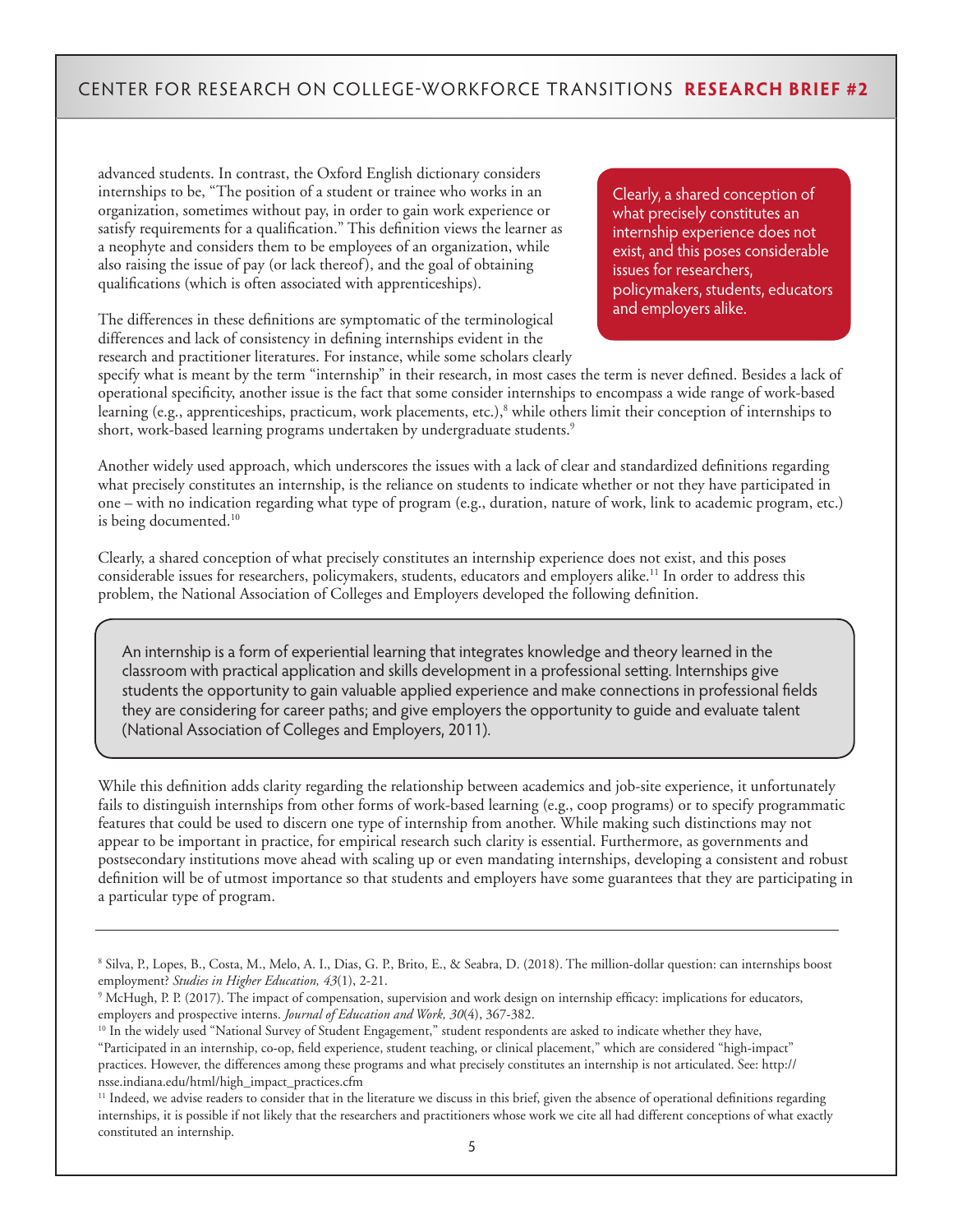# **Distinctions from other forms of work-based learning**

While the literature on internships often does not distinguish among different types of work-based learning, there are widely viewed distinctions among programs such as internships, co-ops, apprenticeships and practicums. In order to provide readers with a sense of how these work-based learning experiences vary according to researchers and practitioners, we offer the following brief overview (see Table 1).

| Internship       | A short-term opportunity for students to work (paid or unpaid) for an employer where ideally their<br>academic learning can be applied to real-world tasks.                                                                                                                                                                                                                                              |  |  |  |  |  |
|------------------|----------------------------------------------------------------------------------------------------------------------------------------------------------------------------------------------------------------------------------------------------------------------------------------------------------------------------------------------------------------------------------------------------------|--|--|--|--|--|
| $Co$ -op         | A formal academic program where students work full-time for a significant duration at a firm while still<br>being considered a student. Work is standardized, structured and project-based. Most co-ops function<br>via a contractual agreement between a university and an employer, who "cooperate" in educating the<br>student. $12, 13$                                                              |  |  |  |  |  |
| Apprenticeship   | A structured academic program where students "learn and earn" by working at a job site while taking a<br>limited number of academic courses. Apprenticeships can take between 3-4 years, often require on the-<br>job-training and can lead to professional certification and often full-time employment at the job site. <sup>14</sup>                                                                  |  |  |  |  |  |
| <b>Practicum</b> | A component of some educational programs where students are placed in a job site (e.g., classroom,<br>hospital) and observe the work of professionals while also spending some time performing tasks<br>themselves. Typically, students are also enrolled in a course connected to the practicum for deeper<br>understanding and meaningful facilitation of what is being learned during the experience. |  |  |  |  |  |

Table 1: Outline of four common forms of work-based learning programs

One of the key takeaways from a comparison among these four types of work-based learning is that internships are the least regulated and standardized among them. Apprenticeships are often regulated by strict federal and state standards with respect to duration, type of academic programming, nature of on-the-job mentorship, and compliance with industry standards. Co-ops and practicums are formal educational offerings that have clearly articulated criterion and standards by host institutions and/or departments regarding program characteristics (e.g., duration, mentorship, etc.), and often feature some form of oversight by industry boards. While the specific nature of each type of work-based learning program can vary from institution to institution, internships are unique in their lack of definitions, articulated guidelines and monitoring even within a college or university.

# **What does the research literature say about internships?**

In this section we review the key findings from our review of the literature. Before summarizing the empirical evidence on internships and their effects on students, however, we highlight four issues that we identified in the literature that are important to consider.

The first issue is that the literature is scattered across multiple disciplines and countries. While variation in the disciplinary and national contexts where studies about internships take place indicates a widespread, global interest in internships, it also presents challenges. Different countries and regions have distinct approaches to and policies about internships, making comparisons across national borders difficult. For example, in some European countries such as Denmark and Austria internships are compulsory for 1st or 2nd degree programs, whereas in others (e.g., Portugal) there is no such

<sup>12</sup> Katula, R. A., & Threnhauser, E. (1999). Experiential education in the undergraduate curriculum. *Communication Education, 48*(3), 238-255. <sup>13</sup> Barrick, D. (November 18, 2016) "Co-Op vs. Internship: What's the difference?" Cooperative Education and Internship Association. http://www.ceiainc.org/co-op-vs-internship-whats-difference

<sup>14 &</sup>quot;Apprenticeship USA," United States Department of Labor Employment and Training Administration. https://www.doleta.gov/OA/ apprenticeship.cfm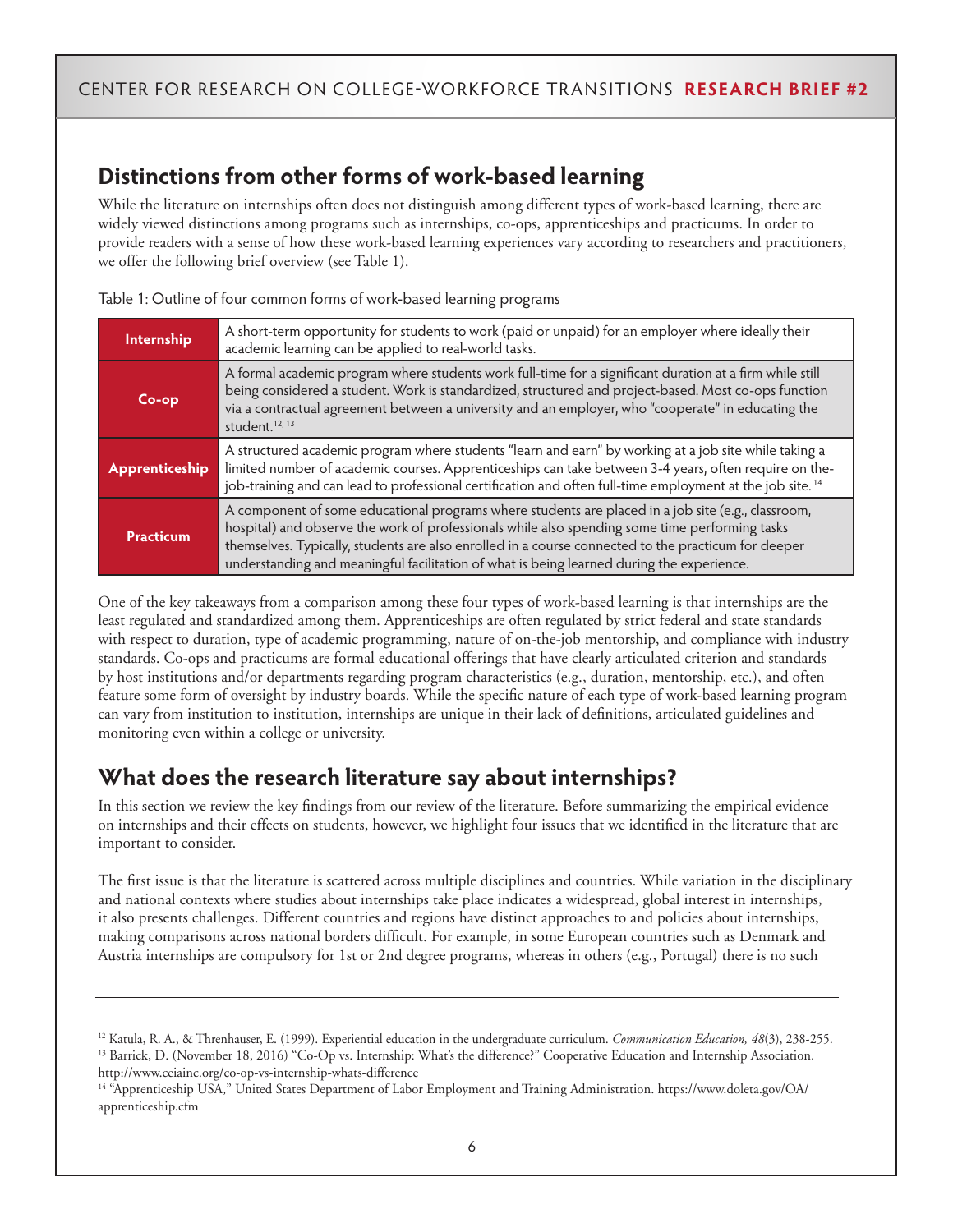requirement. Research on internships has also taken place in fields as varied as marketing and business, the performing arts, science and engineering, and the social sciences, each with potentially different academic expectations, internship characteristics, and workplace tasks. Along with the aforementioned issue of terminological consistency, the various disciplinary and national contexts where studies occur makes comparability across studies even more difficult and even untenable.

The second issue is that there exists a considerable practitioner literature on internships that is not published in scholarly journals. These reports and "how-to manuals" are often authored by higher education career services and corporate relations professionals, and provide in-depth advice about designing and implementing internship programs for postsecondary educators and employers. These reports represent a valuable source of practical wisdom, yet they are often absent from research articles and would not show up in a traditional academic literature review. We integrate findings from these reports into our analysis, and also provide a brief list of practitioner manuals in the Resources section.

The third issue is that while a considerable number of practitioner guides exist, and a search of Google Scholar using the term "college internships" results in 110,000 hits, there is a surprising lack of rigorous empirical research on the impacts that internships have on student outcomes. As one scholar said, "An assessment of the impact of internships on the unemployment rate, accounting for mediating factors such as the structure and format of internships, is virtually non-existent."15 Another paper stated that, "Simply put, the literature on

There is a surprising lack of rigorous empirical research on the impacts that internships have on student outcomes.

internship experiences is largely descriptive and anecdotal."16 Complicating the general lack of empirical studies on the topic are methodological problems raised by terminological inconsistency and the subsequent inability to discern precisely what an "internship experience" reported in a study really looks like in practice.

The fourth issue is that the literature focuses on two distinct yet inter-related aspects of internships – characteristics of programs themselves and their effects on student outcomes. In quantitative research, these foci translate into dependent (i.e., characteristics) and independent (i.e., outcomes) variables, and in Table 2 we outline some of the most common variables included in each category. One of the key findings of our review is that besides insufficiently defining what is meant by the term "internship," the literature also too infrequently operationally specifies these variables and examines the specific relationships between them.

| <b>Characteristics of internships</b>   | <b>Outcomes of internships</b>                        |  |  |
|-----------------------------------------|-------------------------------------------------------|--|--|
| Compensation                            | Student employment opportunities                      |  |  |
| Coordination between academics/job-site | Student long-term wage gains                          |  |  |
| Supervisor behaviors/roles              | Student academic achievement                          |  |  |
| Duration                                | Student career planning/expectations                  |  |  |
| Autonomy                                | Employer opportunities to "trial-run" potential hires |  |  |
| Task clarity                            | Educators enhance reputation of program               |  |  |
| Frequency                               |                                                       |  |  |
| Feedback mechanisms for students        |                                                       |  |  |

Table 2: Key variables used to study internships: Program characteristics and student outcomes

15 Silva, et al., 2016. p.704.

16 Narayanan, V. K., Olk, P. M., & Fukami, C. V. (2010). Determinants of internship effectiveness: An exploratory model. *Academy of Management Learning & Education, 9*(1), 61-80.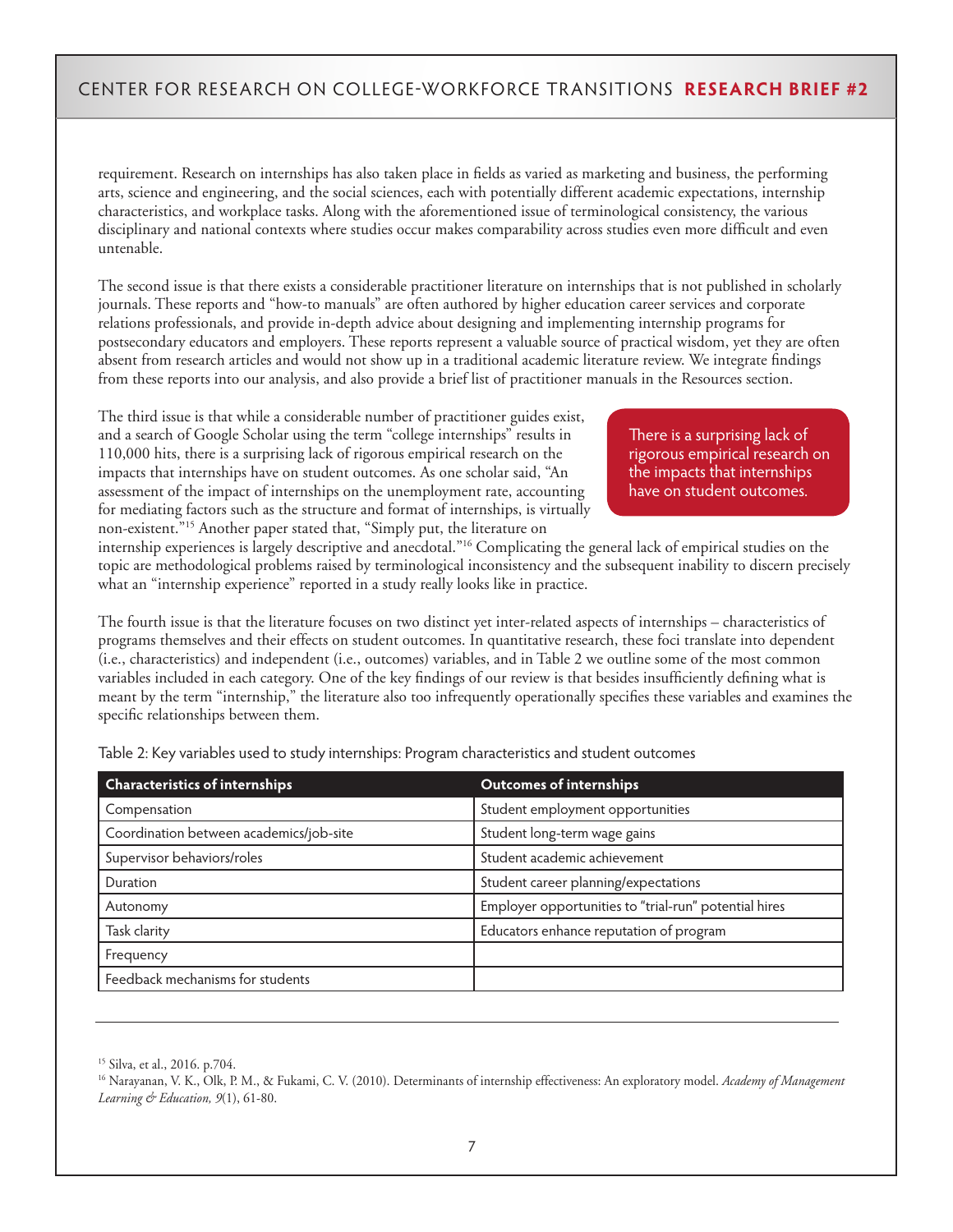Finally, for readers interested in specific and illustrative examples of the diverse research base on internships, we highlight three papers and two practitioner guides that provide an excellent introduction to the literature.

| <b>Type</b>           | Author(s)                                              | <b>Title</b>                                                                                                                                                       | Publisher                                                                | <b>Results</b>                                                                                                                          | Pros/Cons                                                                                                                                                                    |
|-----------------------|--------------------------------------------------------|--------------------------------------------------------------------------------------------------------------------------------------------------------------------|--------------------------------------------------------------------------|-----------------------------------------------------------------------------------------------------------------------------------------|------------------------------------------------------------------------------------------------------------------------------------------------------------------------------|
| Journal<br>article    | Narayanan,<br>V. K., Olk, P.<br>M., & Fukami<br>(2010) | Determinants<br>of internship<br>effectiveness: An<br>exploratory model                                                                                            | Academy of<br>Management<br>Learning &<br>Education, 9(1),<br>$61 - 80.$ | Aspects of employer<br>and university actions<br>impact student<br>satisfaction.                                                        | Good literature review,<br>rigorous methodology,<br>and innovative 3-stage<br>model; little insight into<br>employer behaviors/<br>student experiences.                      |
| Journal<br>article    | McHugh, P.<br>(2017)                                   | The impact of<br>compensation,<br>supervision and work<br>design on internship<br>efficacy: Implications<br>for educators,<br>employers and<br>prospective interns | Journal of<br>Education and<br>Work, 30(4),<br>367-382.                  | Supervisor support<br>and mentoring are<br>significant predictors<br>of internship efficacy.                                            | Good literature<br>review, focus on<br>specific outcome<br>and internship<br>characteristic variables;<br>little insight into<br>employer behaviors/<br>student experiences. |
| Journal<br>article    | Klein, M.<br>& Weiss, F.<br>(2011)                     | Is forcing them worth<br>the effort? Benefits<br>of mandatory<br>internships for<br>graduates from<br>diverse family<br>backgrounds at<br>labour market entry      | Studies<br>in Higher<br>Education,<br>36(8), 969-987.                    | Mandatory<br>internships do not<br>have a positive effect<br>on labor market<br>outcomes, especially<br>for 1st generation<br>students. | Longitudinal analysis<br>of 2,594 German<br>students, little insight<br>into employers'<br>reasons; little insight<br>into employer<br>behaviors/student<br>experiences.     |
| Practitioner<br>guide | Univ of Notre<br>Dame, Career<br>Center                | An employer's guide<br>to developing an<br>internship program                                                                                                      | Notre Dame<br>Career Center                                              | 4-step guide<br>for program<br>design (planning,<br>description,<br>recruitment,<br>management)                                         | Thorough guide<br>for employer<br>considerations before<br>launching internship<br>program.                                                                                  |
| Practitioner<br>guide | True, M.                                               | Starting and<br>maintaining a quality<br>internship program.                                                                                                       | Messiah<br>College,<br>Technology<br>Council of<br>Central PA.           | Review of key steps<br>for starting internship<br>program.                                                                              | Thorough review of<br>planning steps, legal<br>issues, supervision.                                                                                                          |

Table 3: Selected papers on the impacts of internships on student outcomes

In the remainder of this section, we provide brief descriptions of the research findings with respect to programmatic characteristics of internships and effects of internship participation on student outcomes.

# **Internship characteristics**

Many scholars of internships focus on specific characteristics of programs that are examined on their own merits or in relation to outcomes such as employability or career satisfaction. In this section, we outline some of the key issues and findings addressed in the literature.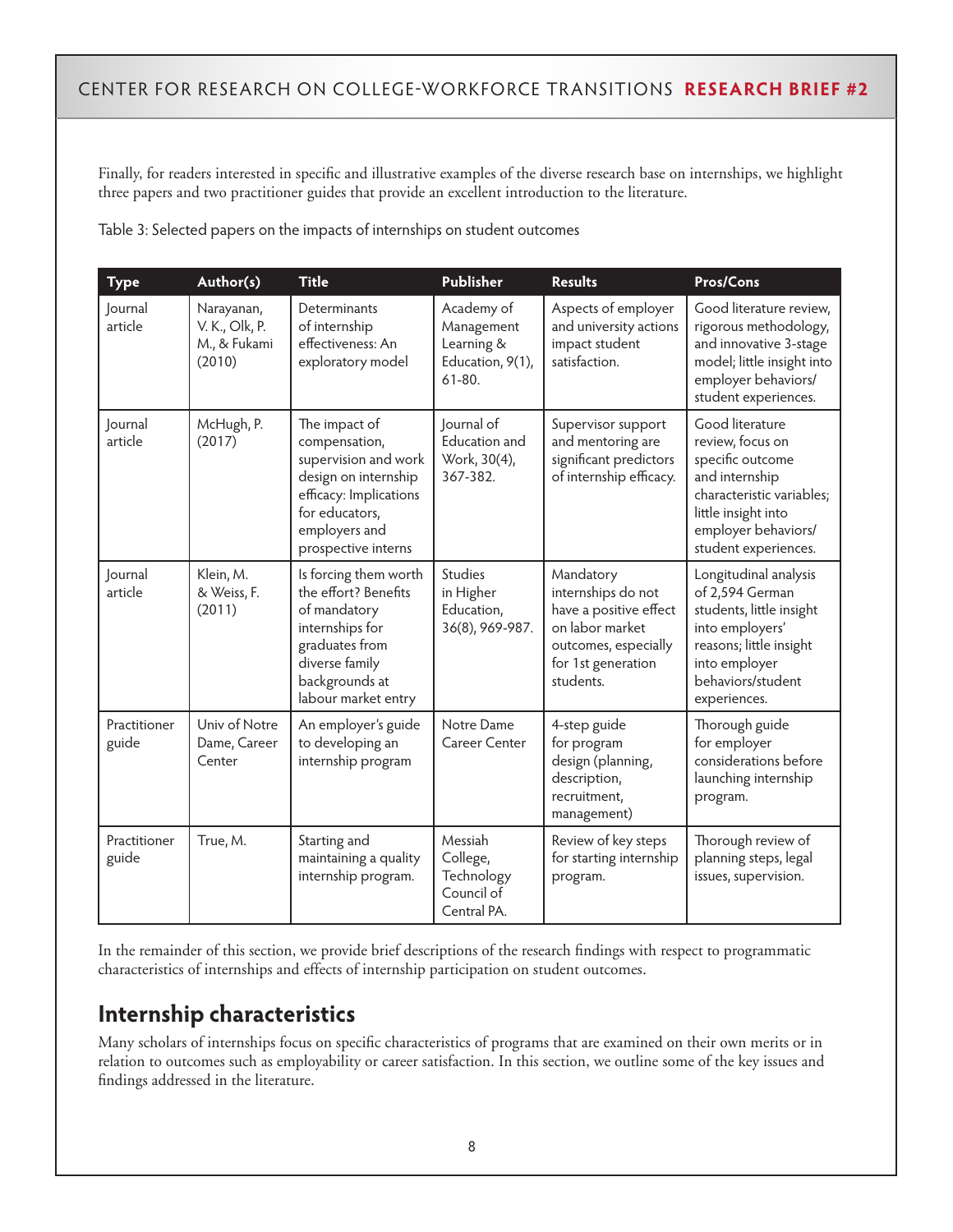### **Compensation**

Both paid and unpaid internships are commonly offered to college students across the world, and the issue of compensation has long been a controversial issue in the field. The U.S. Department of Labor has weighed in with a sixpoint test to determine if an internship can legally be unpaid,<sup>17</sup> and based in part on these criteria the National Association for Colleges and Employers issued a statement on unpaid internships arguing that they should be permissible if and only if the educational quality of the experience can be demonstrated and not simply an "operational work experience that just happens to be conducted by a student."<sup>18</sup>

There are also ethical consequences about the normalization of unpaid and temporary labor, and its role as an obstacle to social mobility. Some have argued that the Department of Labor has failed to enforce the Fair Labor Standards Act which would protect students from substandard unpaid internships.<sup>19</sup> Considerations of students' economic status is essential with respect to internship pay, since low-income students are unlikely to be able to afford the time away from paid labor to engage in unpaid internships, or the additional expenses of needed travel and professional wardrobes.<sup>20, 21</sup> In terms of research

findings, scholars have found that important benefits of internships such as career development and student satisfaction are lower for unpaid than for paid interns, and that low-income students who struggle to afford unpaid work are less likely to receive the benefits often associated with worksite placements.<sup>22</sup>

### **Coordination between educators and employers**

Studies have shown that the more internships are clearly coordinated with academic coursework, the more students will gain from the overall experience. <sup>23, 24</sup> One study of 114 business students at a large university in the southwestern U.S. who had participated in internships found that these students derived greater value from internship programs that were more specifically structured, were integrated into the students' program of study, and that were clearly related to their specific interests and career goals.<sup>25</sup> In contrast, in a study of workplace learning in the health, engineering, business, and social

work industries, a lack of coordination between academic staff and employers in terms of the internship standards and procedures for providing feedback and evaluations, led students and employers to feel that the program was a frustrating waste of time and resources.<sup>26</sup>

There are also ethical consequences about the normalization of unpaid and temporary labor, and its role as an obstacle to social mobility.

The more internships are clearly coordinated with academic coursework, the more students will gain from the overall experience.

<sup>17</sup> https://www.dol.gov/whd/regs/compliance/whdfs71.htm

<sup>18</sup> http://www.naceweb.org/about-us/advocacy/position-statements/position-statement-us-internships/

<sup>&</sup>lt;sup>19</sup> Bennett, A.M.. (2011). Unpaid internships and the Department of Labor: The impact of underenforcement of the Fair Labor Standards Act on Equal Opportunity. *University of Maryland Law Journal, 11*(2), 292-311.

<sup>20</sup> Curiale, J. (2010). America's new glass ceiling: unpaid internships, the Fair Labor Standards Act, and the urgent need for change. *Hastings Law Journal 61:* 1531–1560.

<sup>21</sup> Perlin, R. (2011). *Intern nation: How to earn nothing and learn little in the brave new economy.* Brooklyn, NY: Verso.

<sup>22</sup> McHugh, 2016. Ibid.

<sup>23</sup> Katula & Threnhauser, 1999. Ibid.

<sup>24</sup> Narayanan, Olk, & Fukami, 2010. Ibid.

<sup>25</sup> Hergert, M. (2009). Student perceptions of the value of internships in business education. *American Journal of Business Education, 2*(8), 9-14.

<sup>26</sup> Martin, E. (1997). The effectiveness of different models of work-based university education. Aust. Government Pub. Services.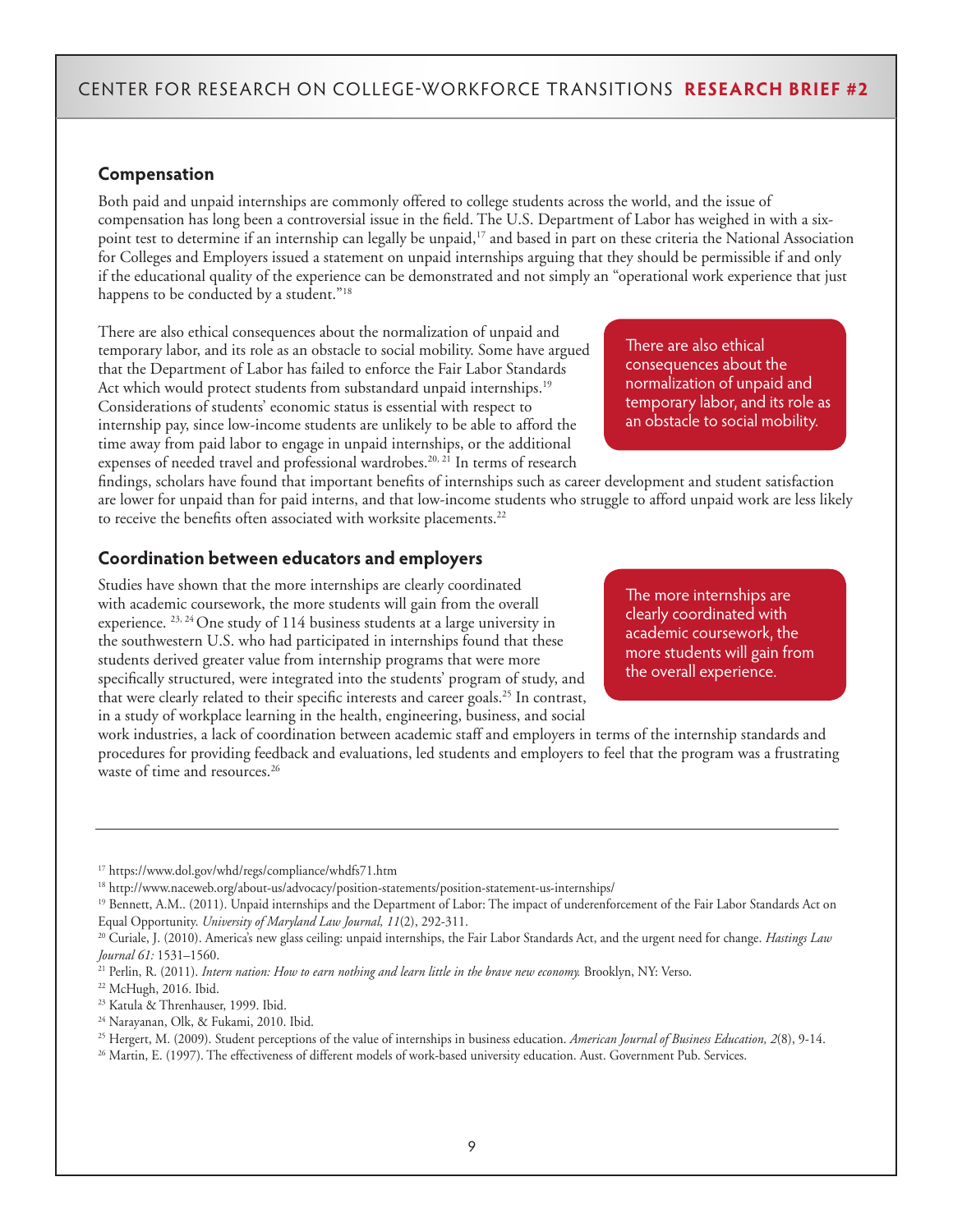### **Supervisor behaviors and roles**

An important factor in perceived internship quality and efficacy is the behavior of job-site supervisors. High-quality mentoring as measured by factors such as careful screening, project definition, and matching students to appropriate work, has been found to be positively associated with whether interns became interested in permanent employment.<sup>27</sup> In addition, supervisor support positively impacts students' satisfaction with the internship experience,<sup>28</sup> and supervisor support was positively associated with job pursuit, satisfaction, and career development in a study of 99 students in an undergraduate management program.<sup>29</sup> As McHugh said, "Organizations and the supervisors who accept internship placements need to be cognizant that interns require, and likely expect, a higher level of supervisory engagement." Thus, if a company desires to keep interns on as full-time employees and/or intends to provide a satisfying learning experience for students, the evidence suggests that they should ensure that interns' supervisors are well-trained and provide a meaningful experience.

### **Duration of internships**

One of the least discussed aspects of internships is how long they should last. While apprenticeship and co-op programs have clearly articulated requirements for the number of hours required for workplace training, research on internships infrequently addresses this critical issue. In some of the few studies on the topic, researchers found that most were 120- 150 hours for three academic credits in criminal justice,<sup>30</sup> and another reported that while students felt that 400 hours was excessive, supervisors felt that such an amount of time was adequate for an internship.<sup>31</sup>

#### **Autonomy of interns**

Another aspect of internship design that researchers have examined is the degree of authority and autonomy students have in the workplace. One of the key aspects of student satisfaction in an internship is autonomy, and greater freedom to design and perform tasks is associated with increased workplace learning<sup>32</sup> and career crystallization.<sup>33</sup> Another study found that intern autonomy predicted job satisfaction and interest in accepting a full-time position in a retail setting.<sup>34</sup> However, some have found no relationship between autonomy and job satisfaction,<sup>35</sup> leading to speculation that too much autonomy is a risk as many student interns are unaccustomed to professional workplace tasks and expectations.

31 Murphy, D., Merritt, W., & Gibbons, S. (2013). Student and supervisor perspectives on the benefits of criminal justice internships. *Journal of Criminal Justice Education, 24*(2), 235-250.

<sup>27</sup> Narayanan, et al., 2010; Zhao, H., & Liden, R. C. (2011). Internship: a recruitment and selection perspective. *Journal of Applied Psychology, 96*(1), 221; Hurst, J. L., Good, L. K., & Gardner, P. (2012). Conversion intentions of interns: what are the motivating factors? *Education+ Training, 54*(6), 504-522.

<sup>28</sup> D'abate, C. P., Youndt, M. A., & Wenzel, K. E. (2009). Making the most of an internship: an empirical study of internship satisfaction. *Academy of Management Learning & Education, 8*(4), 527-539.

<sup>29</sup> McHugh, 2016. Ibid.

<sup>30</sup> Stichman, A. J., & Farkas, M. A. (2005). The pedagogical use of internships in criminal justice programs: A nationwide study. *Journal of Criminal Justice Education, 16*(1), 145-179.

<sup>32</sup> Virtanen, A., P. Tynjala & A. Etelapelto. (2014). Factors promoting vocational students' learning at work: study on student experiences. *Journal of Education and Work 27*(1): 43–70.

<sup>33</sup> Taylor, M. S. (1988). Effects of college internships on individual participants. *Journal of Applied Psychology, 73*(3), 393.

<sup>34</sup> Feldman, D. C. & B. A. Weitz. (1990). Summer interns: factors contributing to positive developmental experiences. *Journal of Vocational Behavior 37*: 267–284.

<sup>35</sup> D'abate, Youndt, & Wenzel, 2009. Ibid.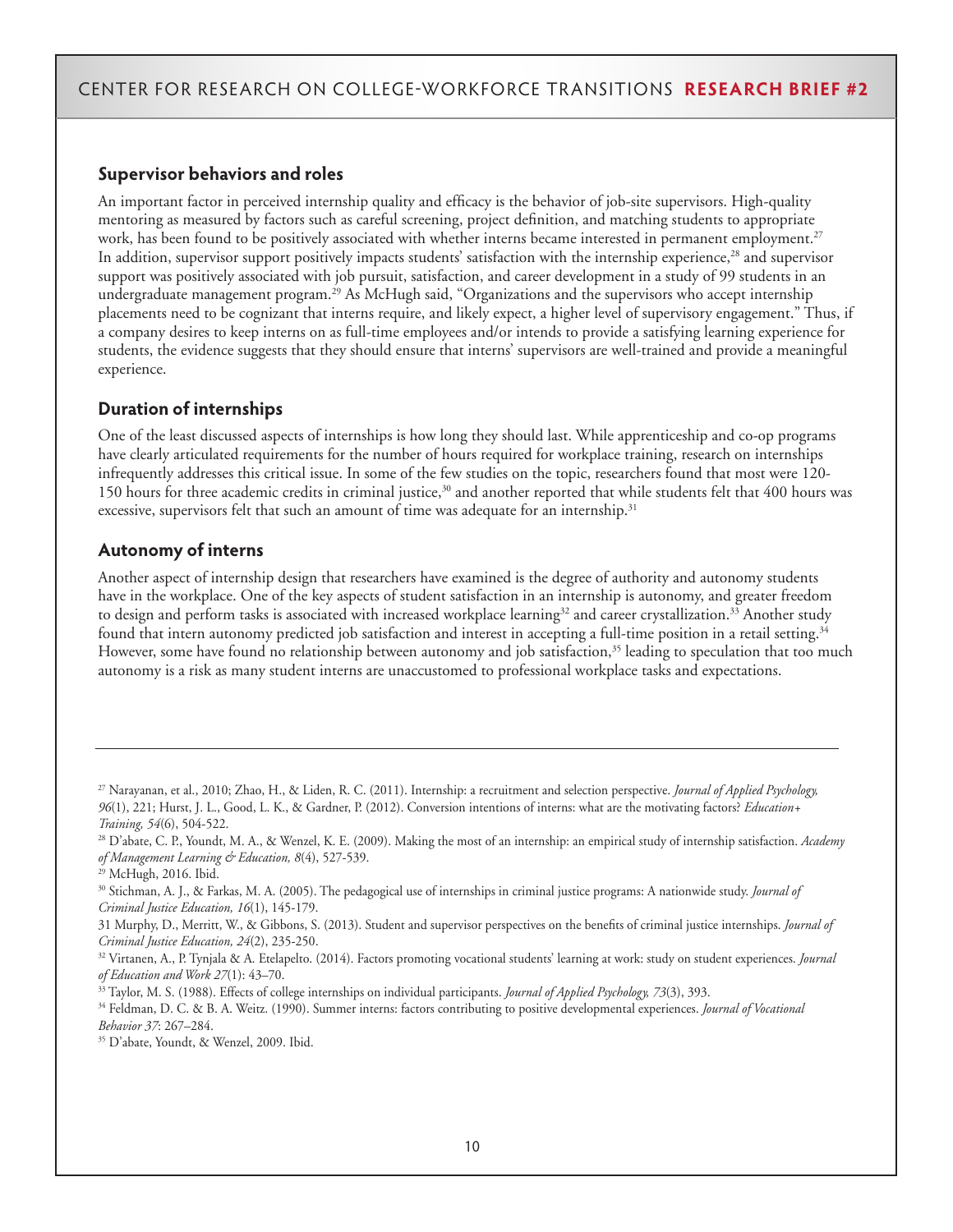### **Clarity of tasks and activities**

Another feature of internships associated with positive student outcomes is task clarity, where students are provided with a clear understanding of the work, expected deliverables, and performance criteria. The absence of task clarity is associated with reduced student satisfaction, in part due to the fact that many students will be making the transition to the workplace for the first time, in contrast to professionals switching jobs or careers.<sup>36</sup> In a study of interns from an MBA program, researchers found that goal clarity was positively associated with job searching behaviors and students' learning,<sup>37</sup> while others have found that task variety as well as feedback and chances to interact with professionals were significantly related to career crystallization and perceptions of self-efficacy.<sup>38</sup>

### **Frequency throughout academic programs: The thick-thin distinction**

A distinction is made in the European literature between what are called "thin sandwich courses" which includes two or more shorter, work-based learning experiences within a degree program, and "thick sandwich courses" that are single experiences of a longer duration.<sup>39</sup> In the U.S., internships are generally thought of in terms of a single "thick" experience towards the latter end of a student's program, but it is important to recognize that an internship can take a variety of forms in terms of when they occur and how long they last. For example, some scholars have found the prospect that early placement (i.e., in first or second year of a program) can increase the pedagogical repertoire of instructors and also enhance students' employability.40 In any case, the critical design characteristic of the frequency and duration of internships is too often ignored in the empirical literature and policymaker debates.

### **Feedback mechanisms for students**

The hallmark of the internship experience is by performing real-world tasks on the job. But participation in such work must be accompanied by critical self-assessment informed by detailed feedback from both educators and employers. In a study of 402 undergraduate business students' perceptions of the quality of their internship experiences, many emphasized the need for more and higher quality feedback, especially with specific directives rather than ambiguous suggestions.<sup>41</sup> Besides employers providing detailed critiques and feedback, academic programs can also develop programs that spark student self-reflection and growth. For example, a university that offers an internship as part of academic credit for a technical writing certificate requires that students maintain an activity log, create a professional portfolio and write a final assessment of their internship experience.<sup>42</sup> Students benefit from opportunities to self-assess their internship experience rather than simply being assessed by their academic or workplace supervisor at the end of the experience, usually with a grade or pass-fail determination. Such tasks provide students with an opportunity to evaluate their progress toward their own learning goals and identify connections between their internship and their academic program.43 Consequently, interns should be provided with detailed feedback so that students can self-evaluate, reflect, and intellectually process the experience and relate it to their academic learning.<sup>44</sup>

<sup>36</sup> Bauer, T. N., Bodner, T., Erdogan, B., Truxillo, D. M., & Tucker, J. S. (2007). Newcomer adjustment during organizational socialization: a meta-analytic review of antecedents, outcomes, and methods. *Journal of Applied Psychology, 92*(3), 707.

<sup>37</sup> Beenen, G., & Rousseau, D. M. (2010). Getting the most from MBA internships: promoting intern learning and job acceptance. *Human Resource Management, 49*(1), 3-22.

 $37$  Brooks, L., Cornelius, A., Greenfield, E., & Joseph, R. (1995). The relation of career-related work or internship experiences to the career development of college seniors. *Journal of Vocational Behavior, 46,* 332-349.

<sup>39</sup> Silva, et al. 2016. Ibid.; Harvey, L., Moon, S., & Geall, V. (1997). Graduates' work: Organizational change and students' attributes no title. Birmingham: Centre for Research into Quality and Association of Graduate Recruiters.

<sup>40</sup> Trede, F., & McEwen, C. (2015). Early workplace learning experiences: what are the pedagogical possibilities beyond retention and employability?. *Higher Education, 69*(1), 19-32.

<sup>41</sup> Rothman, M. (2007). Lessons learned: advice to employers from interns. *Journal of Education for Business 82*(3): 140-144.

 $42$  Tovey, J. (2001). Building connections between industry and university: implementing an internship program at a regional university. *Technical Communication Quarterly 10*(2), 225-239.

<sup>43</sup> Jones, E. A. (2002). Transforming the Curriculum: Preparing Students for a Changing World. ASHE-ERIC *Higher Education Report. Jossey-Bass Higher and Adult Education Series.* Jossey-Bass, 989 Market Street, San Francisco, CA 94103-1741.

<sup>44</sup> Eyler, J. (2009). The power of experiential education. *Liberal Education,* 24-31.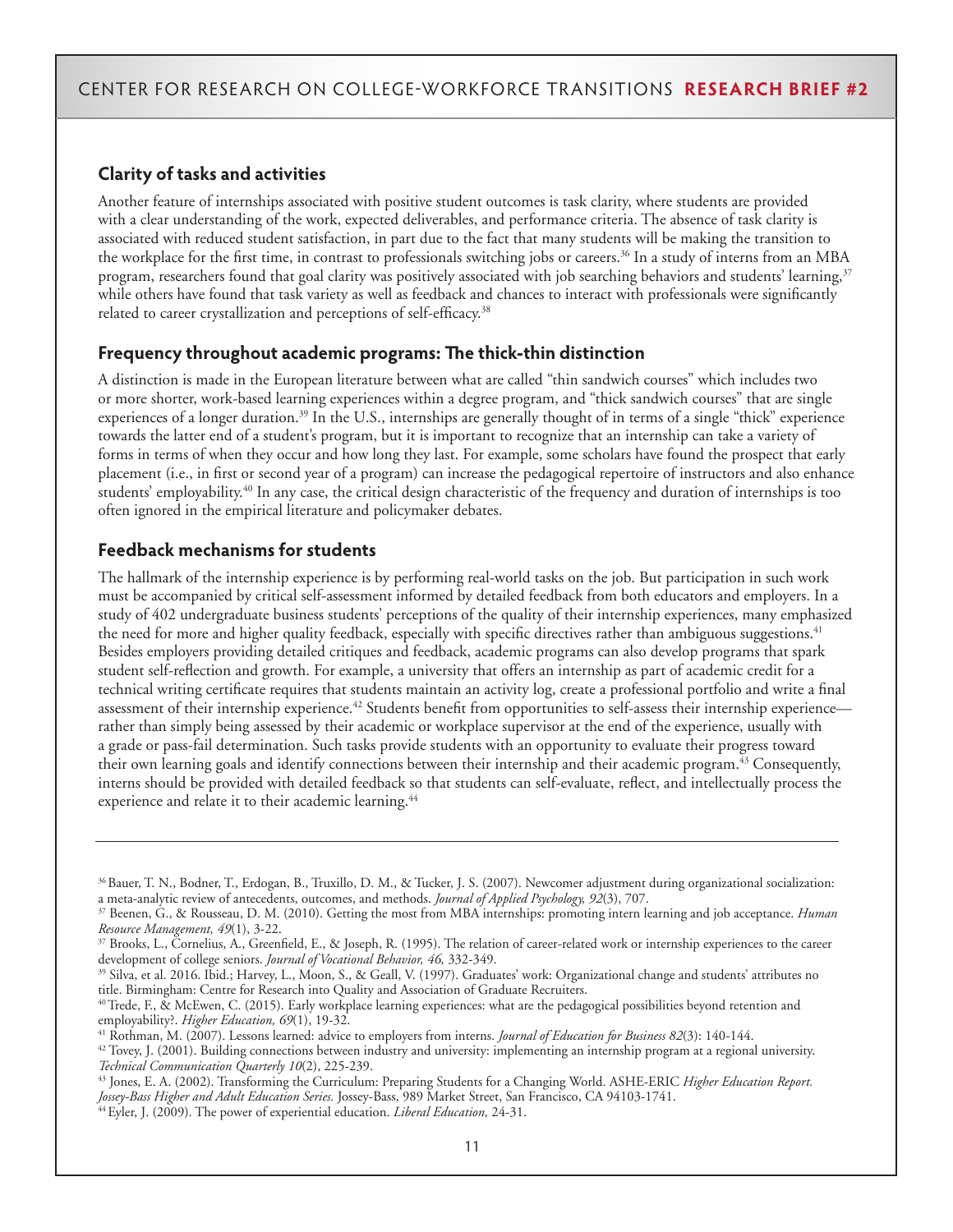# **Internship outcomes**

Researchers have also examined a variety of outcomes that students may experience as a result of participating in an internship. It is important to note that student outcomes include not only employment opportunities or wages, but also non-economic factors such as job satisfaction, academic achievement, and career crystallization.

### **Employment opportunities for students**

One of the most common effects of internship participation examined in the literature is that of students' employment status immediately upon graduation and/or their general "employability" or perception by employers regarding their readiness to enter the labor market. For example, a study in Korea about 961 college graduates found that participation in an internship shortened the duration of time between graduation and acquiring a job, increased their wages and overall job satisfaction.<sup>45</sup> In a widely cited study, researchers found that internships increased employment opportunities for business students, but these students also had a higher GPA, which raises question about participation bias.<sup>46</sup> Research on business students found that those who participated in an internship were hired sooner by top organizations with higher salaries relative to students without internships.<sup>47</sup>

A few studies were notable given their methodological rigor and/or creativity. An innovative resume audit study, where fictitious resumes were sent to employers with internships being the key variable distinguishing experimental groups, revealed that internships increased the callback rate for interviews by 14%, suggesting that internships make applicants more employable than those without.<sup>48</sup> A large-scale study of Portuguese internships found that graduates with internships had unemployment rates below the national average.<sup>49</sup> One study argued that "career readiness" was enhanced by internships, particularly through providing new skills, knowledge and abilities that would help the transition from college to work. Several other studies exist on the topic of general employability, making it perhaps the most studied of internship outcomes.<sup>50</sup>

But there exists some contradictory evidence on this point of employability, especially whether internships improve not only immediate employability upon graduation but long-term employment prospects. A study of a cohort of college graduates in Germany who completed mandatory internships did not find any significant effect of internship experiences on later employment. In addition, this study found that mandatory internships did not level the playing field by improving the disadvantages that students from lower educational backgrounds face when attempting to navigate their way into the labor market.<sup>51</sup> Finally, some scholars observe that a debate exists in the field regarding how to measure student employability – full-time

While vidence does indicate that internships increase employability for students immediately after graduation, there is far less evidence (and even some negative findings) about impacts on their long-term employability.

<sup>45</sup> Jung, J. & Lee, S. (2017). Impact of internship on job performance among university graduates in South Korea. *International Journal of Chinese Education, 5*(2), 250-284.

<sup>46</sup> Knouse, S. B., Tanner, J. R., & Harris, E. W. (1999). The relation of college internships, college performance, and subsequent job opportunity. *Journal of Employment Counseling, 36*(1), 35-43.

<sup>47</sup> Weible, R., & McClure, R. (2011). An exploration of the benefits of student internships to marketing departments. *Marketing Education Review, 21*(3), 229-240.

<sup>48</sup> Nunley, J. M., Pugh, A., Romero, N., & Seals Jr, R. A. (2016). College major, internship experience, and employment opportunities: Estimates from a résumé audit. *Labour Economics, 38,* 37-46.

<sup>49</sup> Silva et al, 2017. Ibid.

<sup>50</sup> Ross, L. E., & Elechi, O. O. (2002). Student attitudes towards internship experiences: From theory to practice. *Journal of Criminal Justice Education, 13(*2), 297-312; Maynard, M. L. (2000). Challenging the 3.0 GPA eligibility standard for public relations internships. *Public Relations Review, 25*(4), 495-507; Gault, J., Leach, E. & Duey, M., (2010). Effects of business internships on job marketability: The employers' perspective. *Education+ Training 52*(1): 76–88.

<sup>51</sup> Klein, M. & Weiss, F. (2011). Is forcing them worth the effort? Benefits of mandatory internships for graduates from diverse family backgrounds at labour market entry. *Studies in Higher Education 36*(8): 969-987.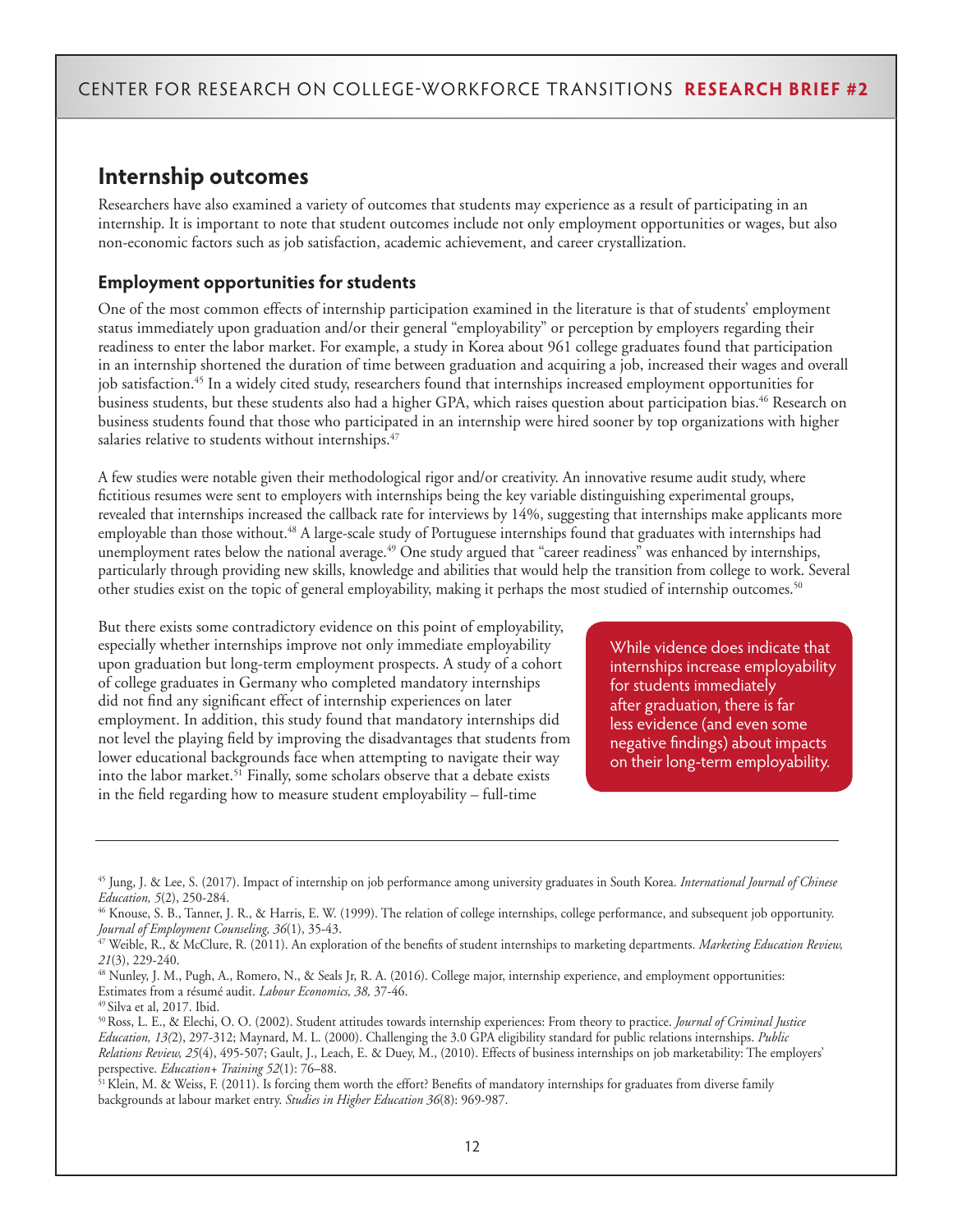employment immediately upon graduation or several months (or years) out. Ultimately, while evidence does indicate that internships increase employability for students immediately after graduation, there is far less evidence (and even some negative findings) about impacts on their long-term employability.

### **Long-term wage gains for students**

Much less research exists on a topic that is of great interest to current policymakers – whether internships increase a student's wages. In one of the few studies we identified, researchers in Germany estimated the effects of mandatory internship completers have 6% increase in wages, driven by immediate full-time placements in the first five years after graduation.<sup>52</sup> The study also found that former interns pursued doctoral studies less frequently, and the primary driver of these wage effects were a higher propensity for former interns to be working full-time five years after graduation. But little else was identified in this review, indicating that this is a critical question for future researchers.

### **Students' academic achievement**

Research indicates that workplace learning has positive measurable benefits towards academic achievement. One study found that internships led to a 3.3% increase in final grades as well as the probability of seeking (and acquiring) a higher degree classification.53 Another study found internships in the second year of a bioscience degree led to an increase of four percentage points in final grades, while controlling for pre-college qualifications, gender and previous performance.54 Other researchers have examined the effects of internship participation on students' ability to apply theoretical concepts to practice<sup>55</sup> and develop critical skills such as interpersonal competencies<sup>56</sup> and leadership.<sup>57</sup>

### **Student career planning and expectations**

Students often use internships as a way to test out career options, which in some cases can lead to what scholars in counseling psychology call the "crystallization" of career plans and identity.<sup>58</sup> For instance, some studies have found that students who take an internship have higher rates of job satisfaction,<sup>59</sup> which some argue is due to the reduction of "entry shock" to full-time work after college.60 Other career planning benefits of internships include the development of

 $52$  Saniter, N. & Siedler, T. (2014). Door opener or waste of time? the effects of student internships on labor market outcomes. IZA Discussion Paper No. 8141.

<sup>53</sup> Binder, J., Baguley, T., Crook, C. & Miller, F. (2015). The academic value of internships: Benefits across disciplines and student backgrounds. *Contemporary Educational Psychology 41,* 73-82.

<sup>54</sup> Gomez, S., Lush, D., & Clements, M. (2004). Work placements enhance the academic performance of bioscience undergraduates*. Journal of Vocational Education and Training, 56*(3), 373-385. See also Bayens, G., Berry, P., & Smith-Mahdi, J. (2005). A descriptive study of student appraisals of the benefits of a criminal justice internship. *American Jails, 19*(5), 26-30; Gordon, G. R., & McBride, R. B. (2011). *Criminal justice internships: Theory into practice.* Routledge.

<sup>55</sup> Swift, C. O., & Kent, R. (1999). Business school internships: Legal concerns. *Journal of Education for Business, 75*(1), 23-26; Hymon-Parker, S. & Smith, C. (1998). Benefits and limitations of internships as viewed by educators and retailers. *Journal of Family & Consumer Sciences, 90,* 76–8; Fender, D. L., & Watson, L. E. (2005). OSH internships: One program's perspective on benefits for students, employers and universities. *Professional Safety, 50*(4), 36.

<sup>56</sup> Beard, F., & Morton, L. (1998). Effects of internship predictors on successful field experience. *Journalism & Mass Communication Educator, 53*(4), 42-53.

<sup>57</sup> Cook, S. J., Parker, R. S., & Pettijohn, C. E. (2004). The perceptions of interns: A longitudinal case study. *Journal of Education for Business, 79*(3), 179

<sup>58</sup> Taylor, 1988.

<sup>59</sup> Gault, J., Leach, E. & Duey, M., (2010). Effects of business internships on job marketability: The employers' perspective. *Education+ Training 52*(1): 76–88.

<sup>60</sup> Paulson, S. K., & Eugene Baker III, H. (1999). An experiential approach to facilitate anticipatory socialization. *The International Journal of Organizational Analysis, 7*(4), 365-378.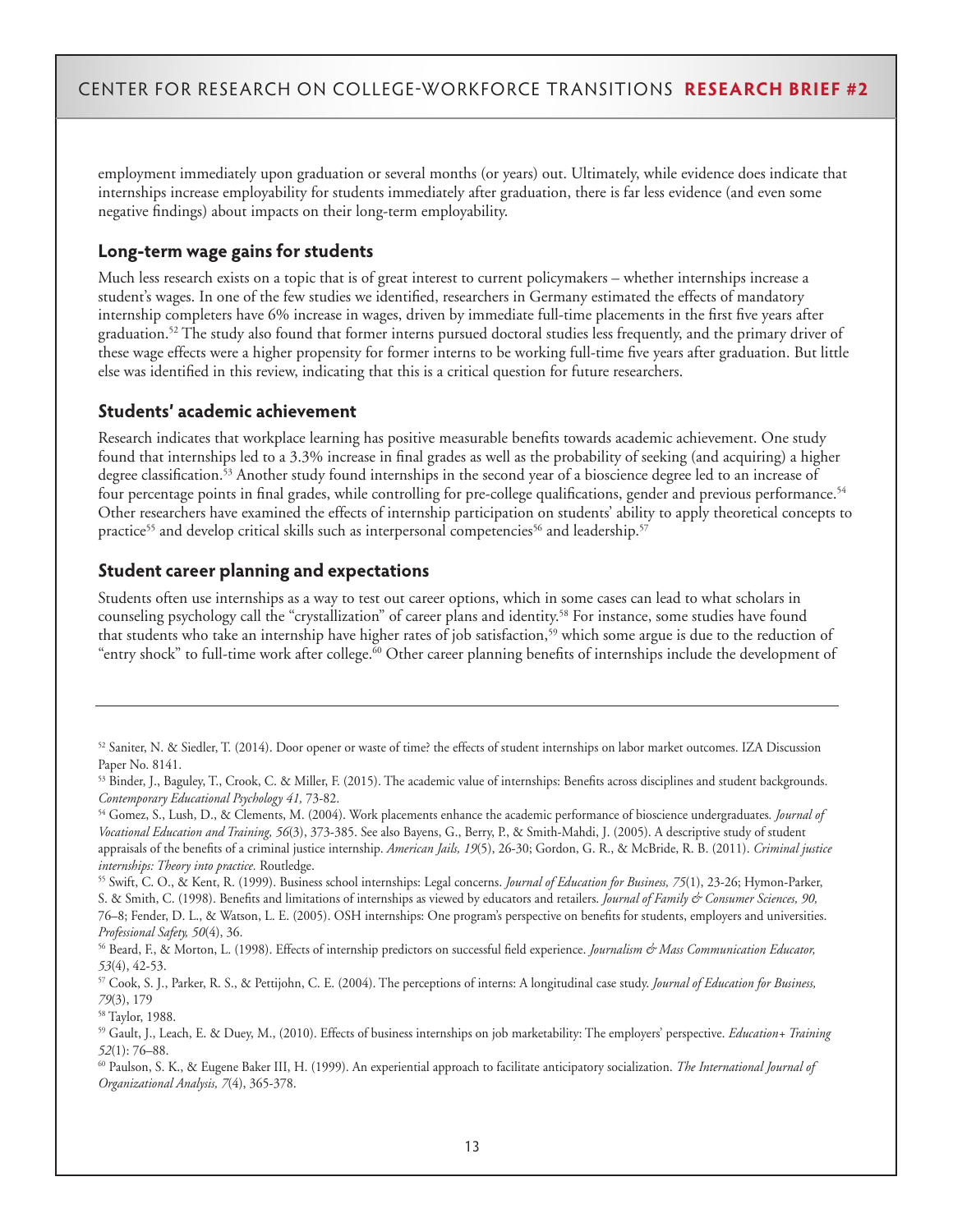professional contacts and networks,<sup>61</sup> and their increased knowledge of the nature of particular occupations. For example, one study found that supervisors of criminal justice interns (and interns themselves) felt that the primary benefit of the experience was a more accurate understanding of the roles and work involved in policing. Additionally, the students felt that they also benefited from the opportunity to establish professional contacts (i.e., develop social capital).<sup>62</sup> However, one study found that while students who completed an internship were over four times more likely to obtain employment after graduation, they reported no more confidence in the suitability of that position than their peers who did not participate in an internship.<sup>63</sup>

### **Providing employers with opportunity to "trial-run" potential employees**

Another potential outcome of internships accrues to employers, in that they can be used as an extended on-the-job selection process for permanent employment, potentially benefiting both the employer and the intern.<sup>64</sup> Some researchers consider internships to be "risk-free" evaluations of potential hires,<sup>65</sup> which ultimately reduces recruitment and training costs to employers.66 Additionally, interns can provide seasonal labor for employers who experience cyclical demand (e.g., hospitality) or personnel for projects that require a rapid infusion of short-term hires.<sup>67</sup> Of course, providing such training and oversight comes at a cost to an employer, in the staff-time required to mentor interns that could have been used for company projects.

#### **Hosting internships can enhance reputations of academic programs**

There are other benefits of internship programming to educators, documented in a survey of 619 deans of business schools across the United States. The benefits to universities that support their students' internships include a better connection and reputation of the university in community, and an increase of students being hired by small businesses, which facilitates local economic development.<sup>68</sup>

While there is a considerable amount of research on internships across disciplines and national borders, little empirical research exists on this key issue: How do design characteristics of internships affect student outcomes? Future research will need to pay careful attention to operationally defining internship characteristics with precision, focus on outcomes beyond wages and employability, and utilize more mixedmethods and longitudinal designs that reveal nuances in the internship experience.

<sup>61</sup> Murphy, D., Merritt, W., & Gibbons, S. (2013). Student and supervisor perspectives on the benefits of criminal justice internships. *Journal of Criminal Justice Education, 24*(2), 235-250.

<sup>62</sup> Farmer, R. (1978). Internships in police higher education: An evaluation. *Journal of Police Science and Administration, 6,* 452–461

<sup>63</sup> Callanan, G. & Benzing, C. (2004). Assessing the role of internships in the career-oriented employment of graduating college students. *Education + Training 46*(2), 82-89.

<sup>64</sup> Zhao & Liden, 2011. Ibid.

<sup>65</sup> Knemeyer, A. M., & Murphy, P. R. (2002). Logistics internships: Employer and student perspectives. *International Journal of Physical Distribution & Logistics Management, 32*(2), 135-152.

<sup>66</sup> Gault, Leach, & Duey, 2010; Callanan, G., & Benzing, C. (2004). Assessing the role of internships in the career-oriented employment of graduating college students. *Education + Training, 46*(2), 82-89.

<sup>67</sup> Knemeyer, A. M., & Murphy, P. R. (2002). Logistics internships: Employer and student perspectives. *International Journal of Physical Distribution & Logistics Management, 32*(2), 135-152.

<sup>68</sup> Weible, R. (2010). Are universities reaping the available benefits that internships offer?" *Journal of Education for Business 85*, 59-63.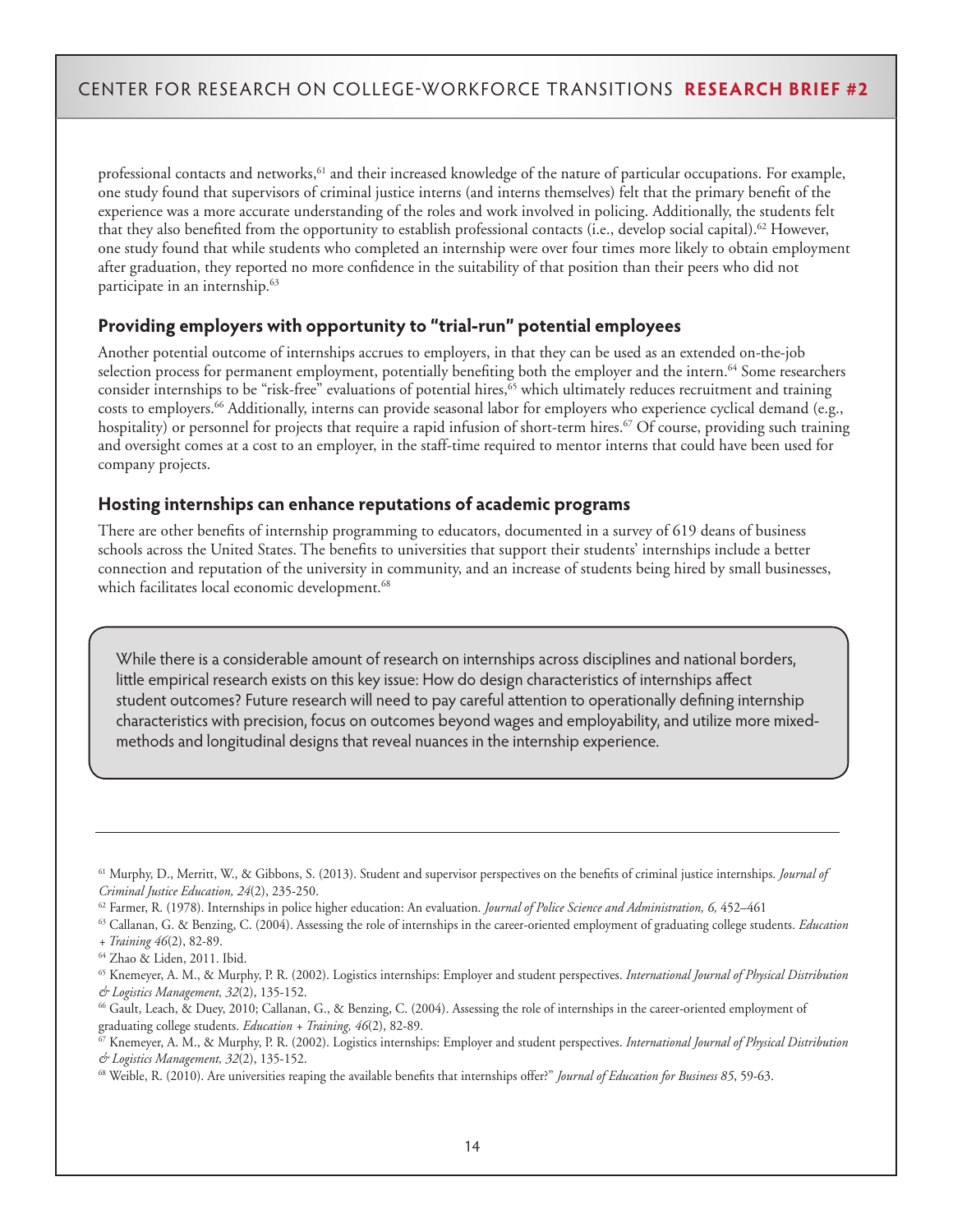# **Recommendations: Key issues to consider when designing programs**

In this final section of this report, we draw upon insights and evidence from both the scholarly and practitioner literatures to make several recommendations about how to design and implement internship programs. We advance these recommendations, even in the absence of a rigorous evidence base, given the growing interest in and advocacy of internships at the institution, state, and national level. As work-based learning is increasingly viewed as an important – if not essential – feature of a college education, educators, employers and legislators should attend to these issues in order to ensure that students participate in experiences that are truly in their vocational and personal best interests over the long-term.

### **1. Pay serious attention to legal and ethical issues**

There are a number of serious legal and ethical issues raised by internship programs, which need to be addressed when considering expanding such an internship requirement to the level of a college or university, let alone, an entire state university system. Who is legally responsible for the safety of such students, or if instances of sexual harassment or workplace injury occur? In fact, legal scholars have argued that student interns exist in a

With the price-tag of college and basic needs increasing, unpaid internships can arguably be considered unethical and unfair.

"legal limbo," between their status as students and as employees or volunteers at a worksite, and the fact that there is such wide variation in the quality of supervision of interns makes that legal limbo even more concerning.<sup>69, 70</sup>

The ambiguous employment status of unpaid interns also raises various regulatory issues, such as if they are covered under the Federal Fair Labor Standards Act.<sup>71, 72, 73</sup> Given this ambiguity, 13 Presidents of universities asked the US Department of Labor to relax their regulation of unpaid labor, so as not to dampen their internship programs.74 While this approach is not uncommon, stakeholders also need to consider how unpaid internships are untenable for low-income students and may serve to reproduce socio-economic inequalities by providing privileges to upper-income students. In addition, with the price-tag of college and basic needs increasing, unpaid internships can arguably be considered unethical and unfair, especially if they are mandated by states or institutions as a requirement for graduation.

### **2. Explore whether a critical mass of willing (and capable) employers exist**

One of the under-explored issues with respect to expanding internship programs across departments, institutions and entire educational systems is whether or not employers even exist that are willing and able to adequately host interns at their company. Before launching an internship program at scale, it is essential for policymakers and educators to do their homework and identify a critical mass of companies especially if students are required to have an internship experience.

Before launching an internship program at scale, it is essential for policymakers and educators to do their homework and identify a critical mass of companies especially if students are required to have an internship experience.

<sup>69</sup> Bowman, C.G., & LippSmith, M. (2000). Legal limbo of the student intern: The responsibility of colleges and universities to protect student interns against sexual harassment. *Harvard Women's Law Journal 23:* 95–131.

<sup>70</sup> Burke, D. D. & Carton, R. (2013). The pedagogical, legal, and ethical implications of unpaid internships. *Journal of Legal Studies Education 30* (1), 99–130.

<sup>71</sup> Coker, L. 2009. "Legal implications of unpaid internships." *Employee Relations Law Journal 35*(3): 35–39.

<sup>72</sup> Curiale, 2010. Ibid.

<sup>73</sup> Svacina, L. (2012). A review of research on unpaid internship legal issues: Implications for career services professionals." *Journal of Cooperative Education & Internships 46* (1): 77–87.

<sup>74</sup> McHugh, 2016. Ibid.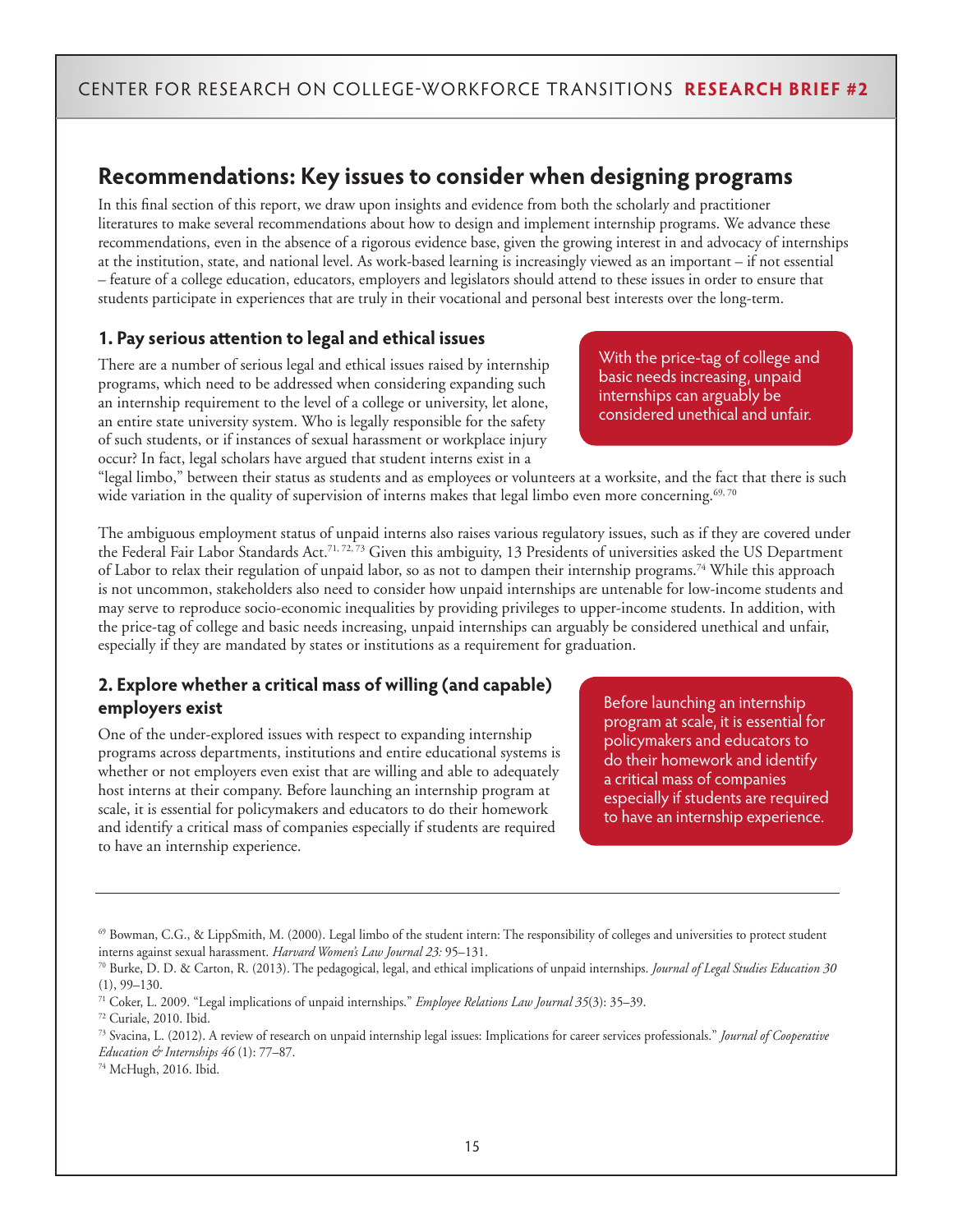Factors that should influence employers' willingness and ability to host interns include availability of mentors, presence of meaningful work, ability to pay students and coordinate with their academic programs. Employers should not sign up to host interns simply because they need low-cost labor. Other factors that may influence the presence of a critical mass of employers is whether the discipline has a clear, obvious, and historical link to a group of employers. For instance, engineering departments tend to have a long history of internship programs that are linked to regional engineering-related companies. Schools of Business, especially in urban centers, have a similar tradition and benefit from a dense and elaborate network of firms and alumni within the region. Other colleges and departments, particularly in the arts and humanities, may be less well coordinated with regional industries and may struggle to find employers to host high quality internships for their students. Further, colleges and universities in rural or economically depressed regions may also struggle to place their students (and students from such areas are more likely to be place bound).

### **3. Ensure that colleges and universities have adequate resources and organizational capacity**

Designing and hosting internship programs requires significant resources at the college or university level. In many colleges with established programs, staff are often dedicated to working with employers, mentoring students, and administering the program. For example, 90% of their 2,550 undergraduate students at the UW-Madison School of Business have at least one internship before graduation, and five career advisors facilitate student internships at 50% of their time. In addition, there is a fulltime Director of Career Services and three fulltime Employer Relations Consultants. Jamie Marsh, the Director of Career Services at the School of Business, explains why such resources are essential to ensure that high-quality internships are available for their students:

"There are some common things that have to be in place to support the student and there have to be important measures to help consult employers to help them maximize their opportunity when they're with these students. So if an office doesn't have the infrastructure to support either the student prep side or the employer consulting side, it's going to be a challenge. And those two units need to work in tandem with each other to make sure it's an overall positive experience…. So, our role is to come to the middle, ask the right questions, consult with both sides to make sure it's a positive experience. That (coordination) is huge. It's really important."

Besides coordinating and establishing a program, one of the critical functions of internship coordinators is helping students find appropriate placements, which can be challenging due to issues such as the aforementioned lack of capable and willing employer hosts. Additionally, if no coordinator is in place to help students find appropriate placements, the students must do so on their own, which is particularly difficult. One study found that internship programs that required students to find their own placements placed the students under enormous pressure—in one case a student contacted 40 worksites before locating an employer willing to supervise an internship!<sup>75</sup> The work of identifying quality internships becomes increasingly challenging when local pressure on the internship market increases with the expansion of higher education internship programs. As faculty and internship coordinators search far-afield for such opportunities, another issue is that it becomes increasingly difficult to provide adequate institutional oversight to such far-flung and diverse placements.76

In addition, academic programs should carefully consider whether developing an internship program is in their (and their students') best interests. Some issues to consider on this topic include whether the student body is more full-time than

<sup>75</sup> Webber, R. (2005). Integrating work-based and academic learning in international and cross-cultural settings. *Journal of Education and Work 18*(4), 473-487.

<sup>76</sup> Divine, R. L., Linrud, J. K., Miller, R. H., & Wilson, J. H. (2007). Required internship programs in marketing: Benefits, challenges and determinants of fit. *Marketing Education Review, 17*(2), 45-52.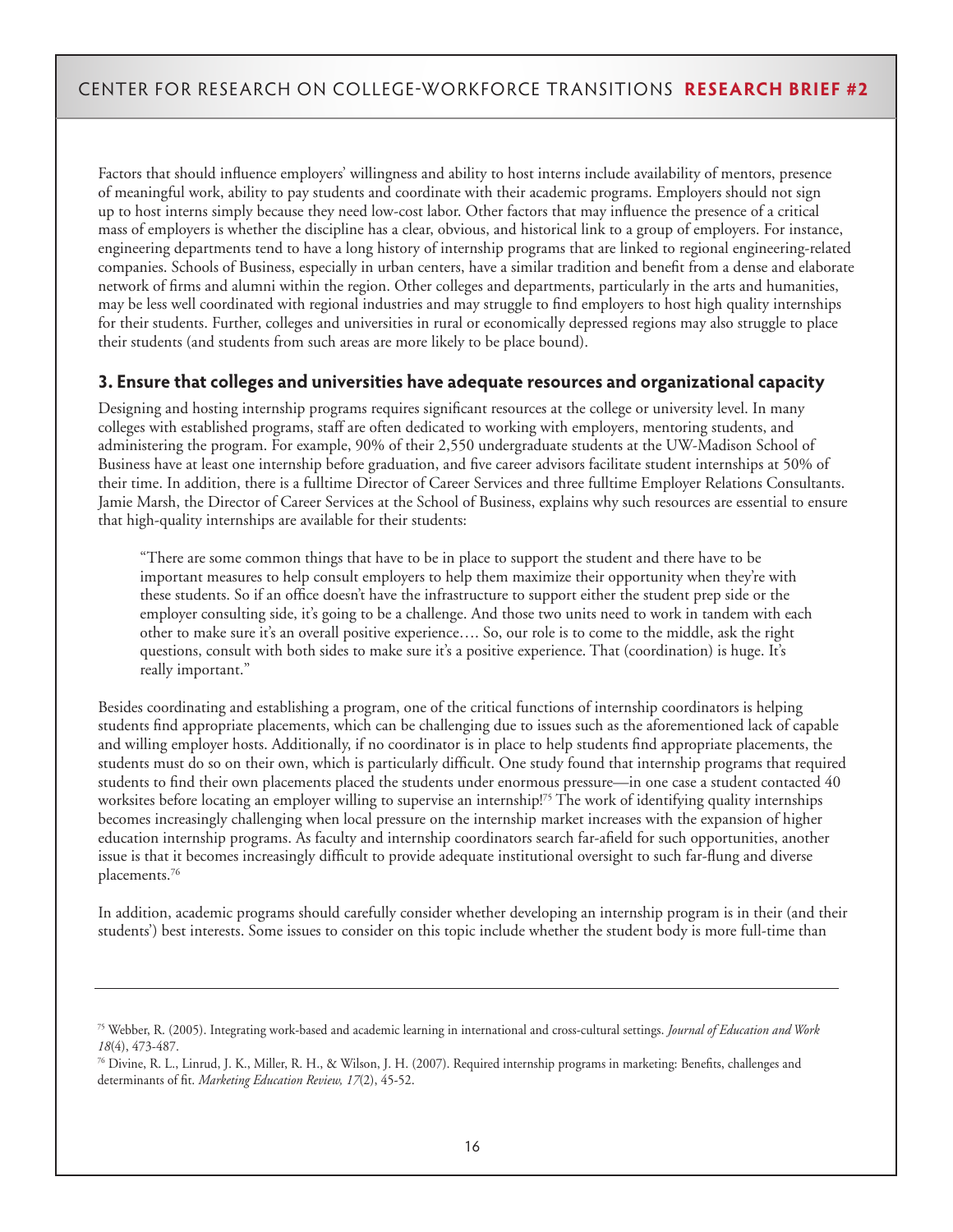part-time, if an internship coordinator or other personnel are available, whether the institution is located near a critical mass of employers, and if industry contacts and student employability are an institutional priority.77

Ultimately, it is clear that one of the essential ingredients to administering an effective internship program is to ensure that colleges and universities have adequate resources to do so. Providing one or two staff members to oversee an institution or even system-wide internship program, or a web portal that acts as a clearinghouse for internship opportunities, is not a sufficient replacement for advisors "on the ground" in colleges and departments to assist and mentor students.

### **4. Develop standards for internship quality**

Once it has been established that a large cohort of employers exists and that local postsecondary institutions are adequately resourced, it is essential to establish standards for internship quality. Much like apprenticeships and practicums for nursing and teaching programs have detailed criterion regarding work-based learning experiences, so too should internships have similarly articulated standards for quality. Quality criterion should be developed not solely by policymakers or institutional leaders, but also in close coordination with higher education professionals (i.e., faculty and career services staff) and employers who have a track record of hosting successful internship programs. An ongoing system to regularly assess the quality and efficacy of internship programs should also be established in order to ensure that students are being exposed to high-quality learning experiences.

These standards should include details regarding: the duration of the experience, expectations for meaningful workplace tasks, the presence of high-quality mentoring at the job site, coordination between academic programming and internship experiences, and so on. In the remainder of this section we provide details regarding some of these quality standards.

### **5. Ensure that employers can provide quality job-site supervision**

Supervision of the student through the duration of their internship, by both an academic advisor and a work-site supervisor is critical to a successful internship experience. The quality of worksite supervision is a key factor which makes a difference between a positive and negative experience for student interns. In one study of the internship experiences of 154 students majoring in criminal justice at a public university in the Midwest, nearly all students reported positive experiences, highlighting that their assignments met their expectations and that their supervisors took an interest in their professional development. The 10% who reported negative experiences, however, emphasized the unhelpful nature of their supervisors, who failed to train the interns and "misused" them by assigning a large amount of non-vital administrative tasks.<sup>78</sup> The degree of support from a work-site supervisor also has effects on the gains a student is able to make during their internship experience, with a common complaint among students being a lack of supervision and direction for their work.<sup>79</sup> Students that receive more guidance and support from senior employees at their workplace are generally happier with their experience. A study of internship effectiveness shows that having a mentor, especially in the workplace, was found to be critical in overall student satisfaction and success in the experience.<sup>80</sup>

The amount and quality of internship training and supervision is one area with a high degree of variation. Worksite training of interns in general varies a great deal as well, but it is typically lower quality and duration than that received by

<sup>77</sup> Divine et al., 2007. Ibid

<sup>78</sup> Ross, L. & Elechi, O. (2002). Student attitudes towards internship experiences: From theory to practice. *Journal of Criminal Justice Education 13*(2): 297-312.

<sup>79</sup> Katula, R. & Threnhauser, E. (1999). Experiential education in the undergraduate curriculum. *Communication Education, 43*(3), 238-312. 80 Anson, C. M., & Forsberg, L. L. (1990). Moving beyond the academic community: Transitional stages in professional writing. *Written Communication, 7,* 200–231.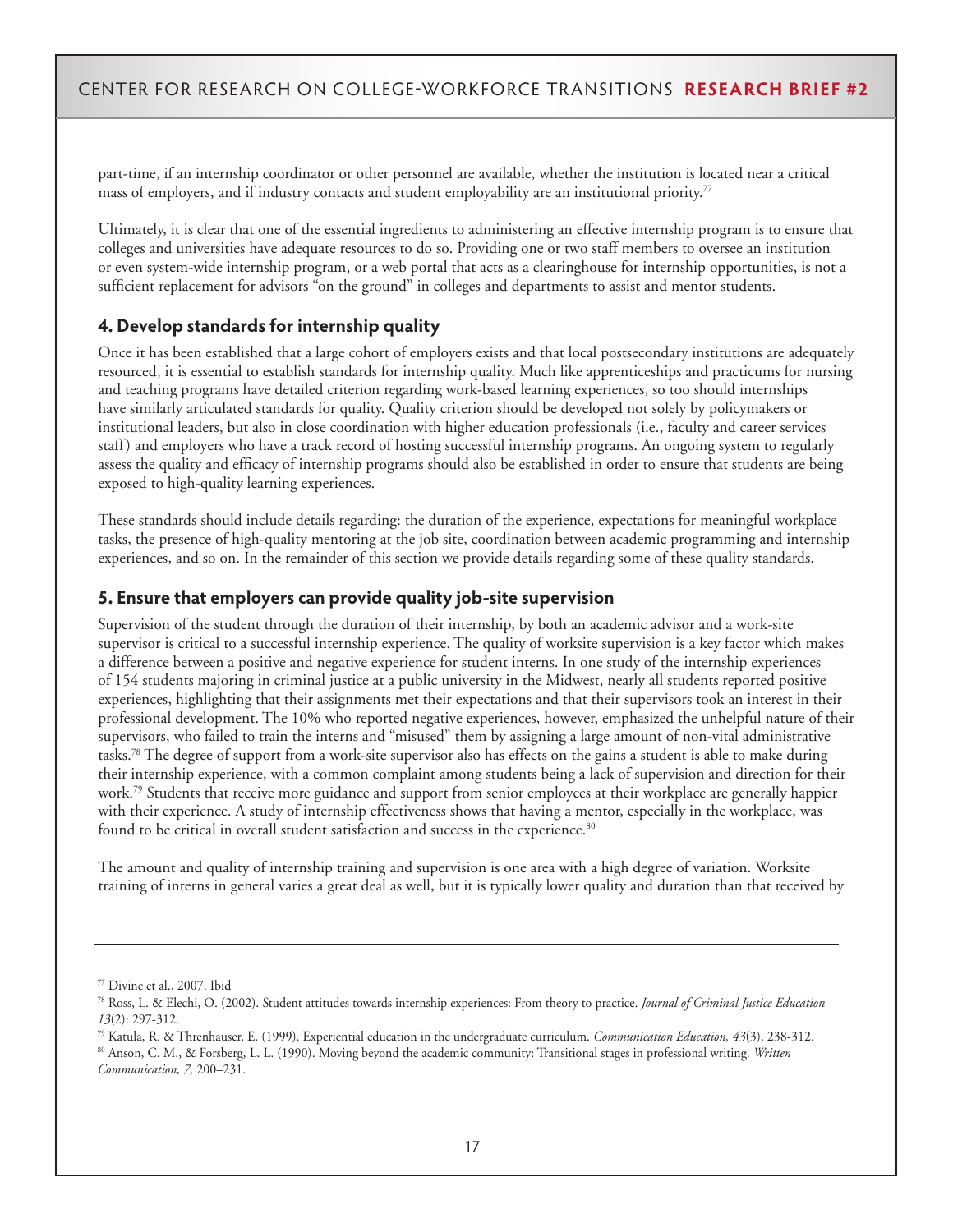new employees.<sup>81</sup> Interns, however, may potentially need more training than new employees because as novice workers, the goals of their internship should include a broader array of learning and career developmental outcomes.<sup>82</sup> Thus, the internship how-to manuals for employers also universally emphasize the importance of adequate and competent supervision. Supervisors should be motivated to work with interns, and they should have time in their schedule to do so, and they should have some job training or teaching experience, or otherwise they should receive some training to do so.

### **6. Ensure that employers have meaningful work for interns**

In the grey literature, many educational professionals emphasize that internships are intended to be an educational experience for the interns, and warn employers against considering prospective interns as inexpensive labor or as a way to offload menial or boring tasks from permanent employees. When given such tasks, the satisfaction level of student interns declines and so does the ultimate benefit of a work-based learning experience to their education and professional development. Thus, before enrolling in an internship program, employers should be willing and capable of involving students in authentic, professional-level tasks that are appropriate for an entry-level employee.

The grey literature also encourages employers to involve interns in professional networking events or informal social activities such as taking the student out to lunch as part of an effort to socialize students into a professional workplace setting. Employers are encouraged to also plan for the welcome and orientation of the intern to the workplace culture, providing details about the reporting structure of the workplace, workplace norms and expectations (e.g., dress code and performance metrics), and so on. Employers are especially warned about the bad impression and disorientation that is caused by having an intern arrive unwelcomed on their first day of work. Basically, interns require a stable workplace and the necessary tools to do their work—as would any other employee.

### **7. Ensure that close coordination between educators and employers exists**

The degree of coordination with what a student is studying and its applicability in their work at their internship is also a major factor that influences the quality of the experience. Effective internships allow students to make connections between their academics and what they are doing in the workplace. Faculty, employer coordinators, and students should work together to design specific educational learning objectives for the duration of the student's internship.<sup>83</sup> In addition to well-planned learning goals, other ways to coordinate academic content and internship experiences include internship journaling assignments, capstone projects, and structured feedback and evaluations coproduced by the academic supervisor, the worksite supervisor, and the student.<sup>84</sup>

One of the most important aspects of educator-employer coordination is in developing clear procedures for providing students with meaningful feedback. Internship how-to manuals for employers provide many suggestions for creating such feedback mechanisms, including weekly meetings with supervisors to debrief the progress of the work, encouraging interns to present a summary of their experience at the worksite, focus groups and/or exit interviews with students, as well as using surveys and other instruments to collect data from interns about the effectiveness of their internship program. Results from analyses of such data should then be fed back to employers and educators so that they can make corrections to internship offerings and continually improve the experience for students.

<sup>&</sup>lt;sup>81</sup> Tovey, Janice. (2001). Building connections between industry and university: Implementing an internship program at a regional university. *Technical Communication Quarterly* 10, no. 2 (2001): 225-239.

<sup>82</sup> McHugh, 2016. Ibid.

<sup>83</sup> Jones, 2002. Ibid.

<sup>84</sup> Young, D. S., & Baker, R. E. (2004). Linking classroom theory to professional practice: The internship as a practical learning experience worthy of academic credit. *Journal of Physical Education, Recreation & Dance, 75*(1), 22-24.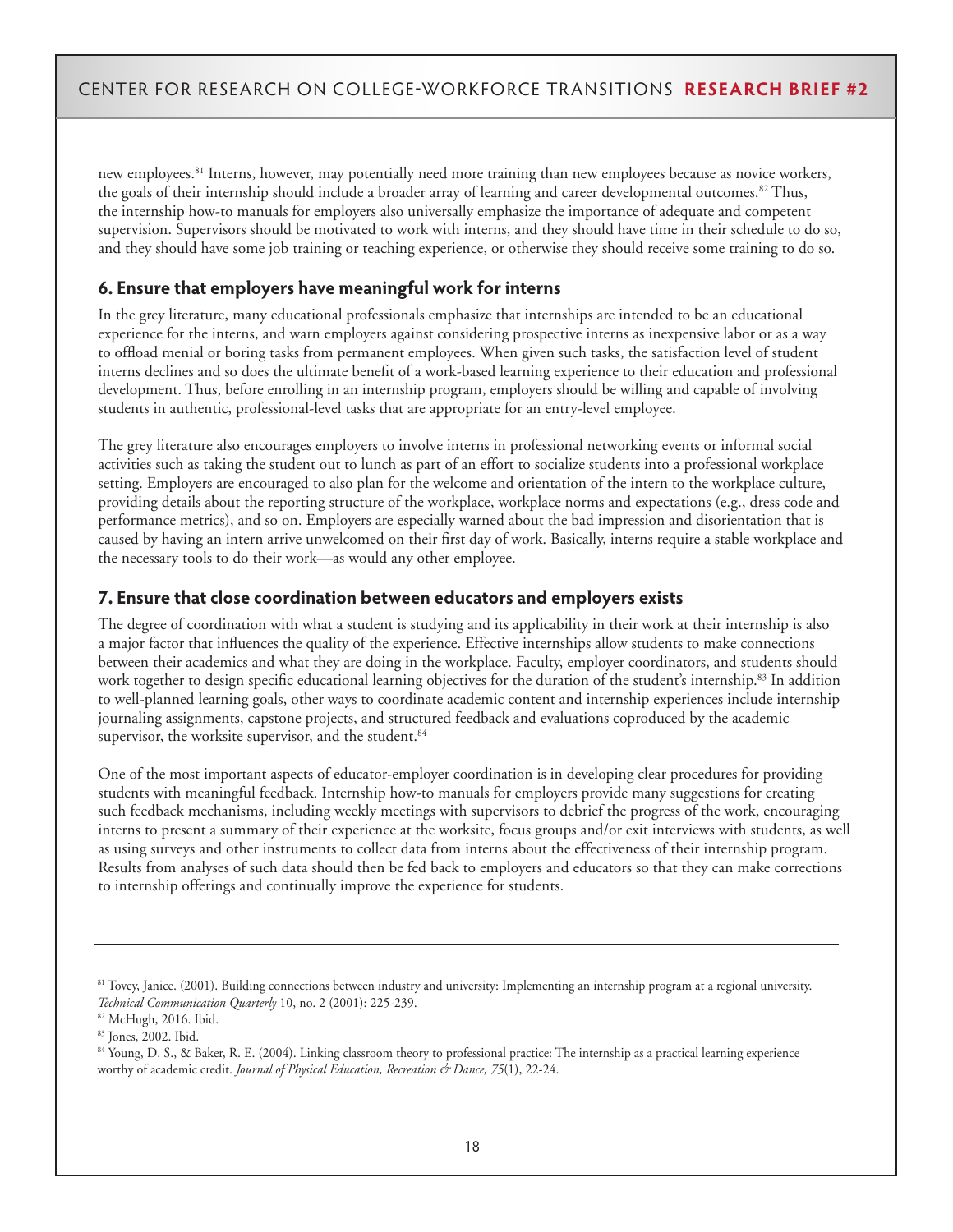### **8. Until and unless more evidence (and resources) exists, internships should not be mandated**

In several states such as Wisconsin, policymakers are considering a requirement to make internships mandatory for students prior to graduation. At this early stage of the research program on internships, and in light of current fiscal challenges facing the postsecondary sector, we argue that such a move is premature.

First, consider that in the European countries where internships are mandatory, a much stronger infrastructure exists for quality control, employer involvement, state support, and institutional resources. For example, in Germany and Switzerland, government agencies act as a mediator between employers and academic institutions, performing regulatory functions, such as setting mentoring standards and guidelines for internship wages, all of which do not currently exist in the US.<sup>85</sup> Without a system in place with strict requirements on the quality of internship experiences and larger employer involvement and professional career services support, it is likely that what qualifies as "an internship" will include experiences which vary in ways that fail to advance students' academic or professional goals.

Second, given that the evidentiary base on the effects of internships on student outcomes is limited by terminological confusion, a lack of rigorous empirical studies, and splintered across disciplinary and national contexts, policymakers should pause in efforts to expand work-based learning programs and instead take a data driven decision-making approach. Such an approach would involve investing in research on internship efficacy, and then develop policies based upon robust evidence that particular forms of internship programming would advance the interests of students, employers, and society.

# **Conclusions**

While workplace learning has many benefits, some of which are well documented, this review has demonstrated there is considerable variation in many aspects of the quality of internship programing and experiences, all of which require substantial support from faculty, academic career services professionals, and employers in order to ensure that outcomes are maximized. While internships may confer many benefits to students, the unplanned and unsupported expansion of internship requirements opens universities and employers to a host of legal and ethical issues and is unlikely to expand those benefits to students, and may in cases actually frustrate the academic, developmental and career attainment of students.

This review of the academic and practitioner literature on internship

The Center for Research on College-Workforce Transitions plans a program of research to address these gaps in the literature, and to inform how policymakers, educators, and employers approach internship design and implementation.

programing indicates that there is a lack of research both on the outcomes of internships in general, as well as of qualitative and mixed methods research to document the characteristics of student internship labor and how they are experienced by a variety of students. The Center for research on College-Workforce Transitions plans program of research to address this gap in the literature and thus, to conduct research which might better inform internship design and scaling.

85 Hoffman, N. (2011). *Schooling in the workplace: How six of the world's best vocational education systems prepare young people for jobs and life.* Harvard Education Press.